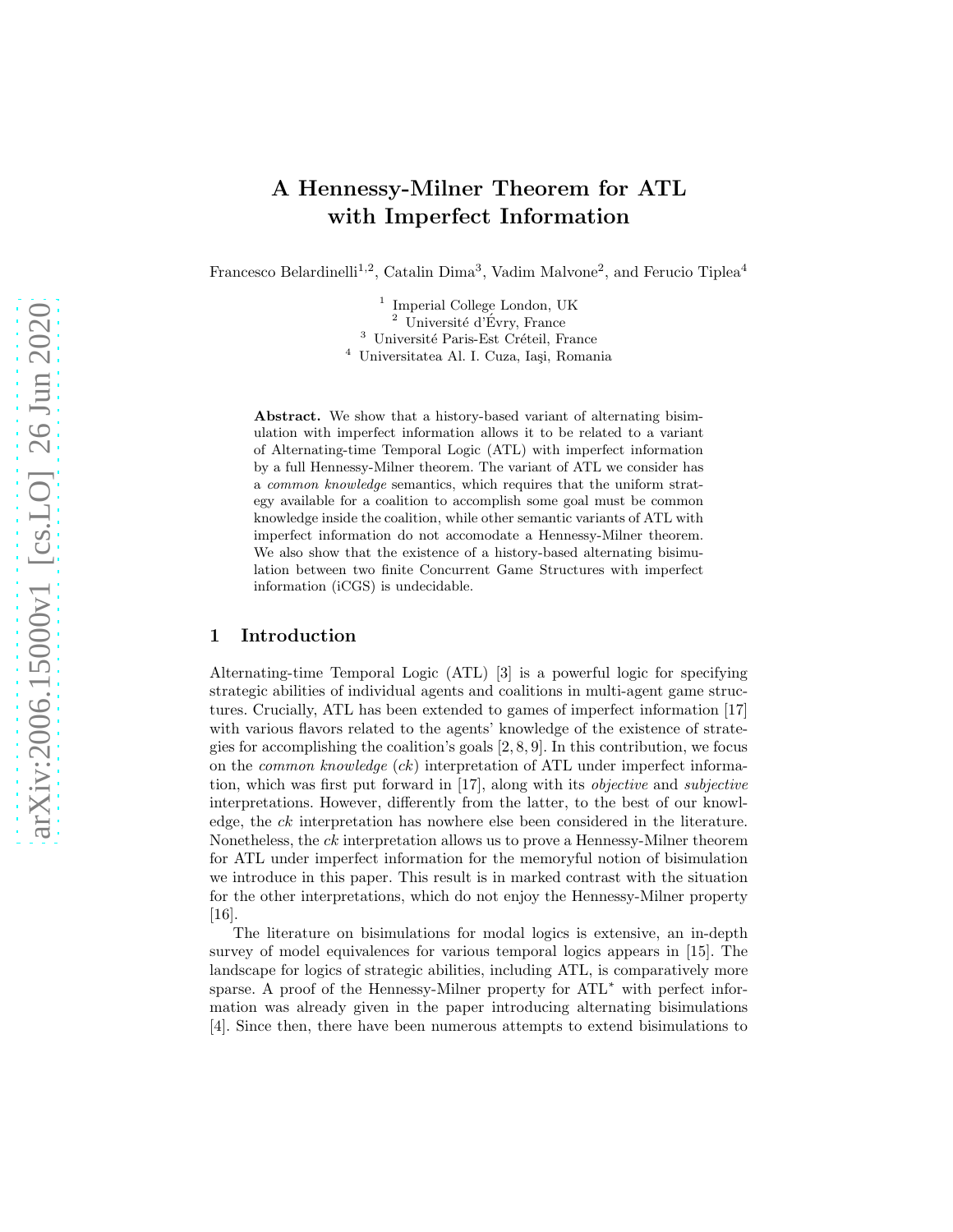more expressive languages (including Strategy Logic recently [7]), as well as to contexts of imperfect information  $[1, 10, 5]$ . In  $[10, 18]$  non-local model equivalences for ATL with imperfect information have been put forward. However, these works do not deal with the imperfect information/perfect recall setting here considered, nor do they provide a local account of bisimulations. Further, in [5] the authors consider a memoryless notion of bisimulation for ATL, under imperfect information. Unfortunately, their definition does not allow for the Hennessy-Milner property. We also note the results from [11] which show that ATL with imperfect information is incompatible in expressive power when compared with the modal-epistemic  $\mu$ -calculus, contrary to what is known for the perfect information case. The present contribution extends the notion of alternating bisimulation to the setting of imperfect information and perfect recall so that it satisfies the Hennessy-Milner property: two game structures are bisimilar iff they satisfy the same formulas in ATL.

The classic proof for Hennessy-Milner type properties typically uses bisimulation games played between SPOILER and DUPLICATOR. These bisimulation games are turn-based, perfect information, safety games (in regards of Duplicator's objective) played on a tree whose nodes are labeled with pairs of states (or histories, in case of a memoryful semantics) of the two game structures checked for bisimulation. Hence, such games are determined, and determinacy plays a crucial role since, when there is no bisimulation between the two structures, the bisimulation game cannot be won by DUPLICATOR, and hence SPOILER has a winning strategy, which is then used for exhibiting a formula that is satisfied in one structure but not in the other.

The extension of this proof technique to ATL with imperfect information has to cope with the fact that any notion of bisimulation has to account for the fact that coalitions have to choose action profiles in indistinguishable states in a "uniform" way: agents that do not distinguish between two states must choose the same actions in both. Uniformity entails a slightly more involved notion of bisimulation which utilizes *strategy simulators* [5]. Then, any bisimulation game has to encode these strategy simulators, in the sense that DUPLICATOR is given the choice of a uniform strategy in some common-knowledge neighbourhood in one of the game structures and the SPOILER has to reply with a uniform strategy in the related common-knowledge neighbourhood of the other game structure.

The problem raised by this generalization is that positions in a bisimulation game are normally labeled with histories, not common-knowledge neighbourhoods, as bisimulations relate the former, not the latter. So, we need both a Spoiler and a Duplicator who have imperfect information at each position of the bisimulation game. On the other hand, as it is the case with bisimulations for the perfect information case, for each choice of strategies in the two structures, the outcomes of one strategy have to be related with the outcomes of the other strategy. But this requires both Spoiler and Duplicator to be perfectly-informed!

The solution we propose is a 4-player bisimulation game played between the SPOILER coalition  ${I-Spoll}$ , P-SPOIL} and the DUPLICATOR coalition  ${I-Spoll}$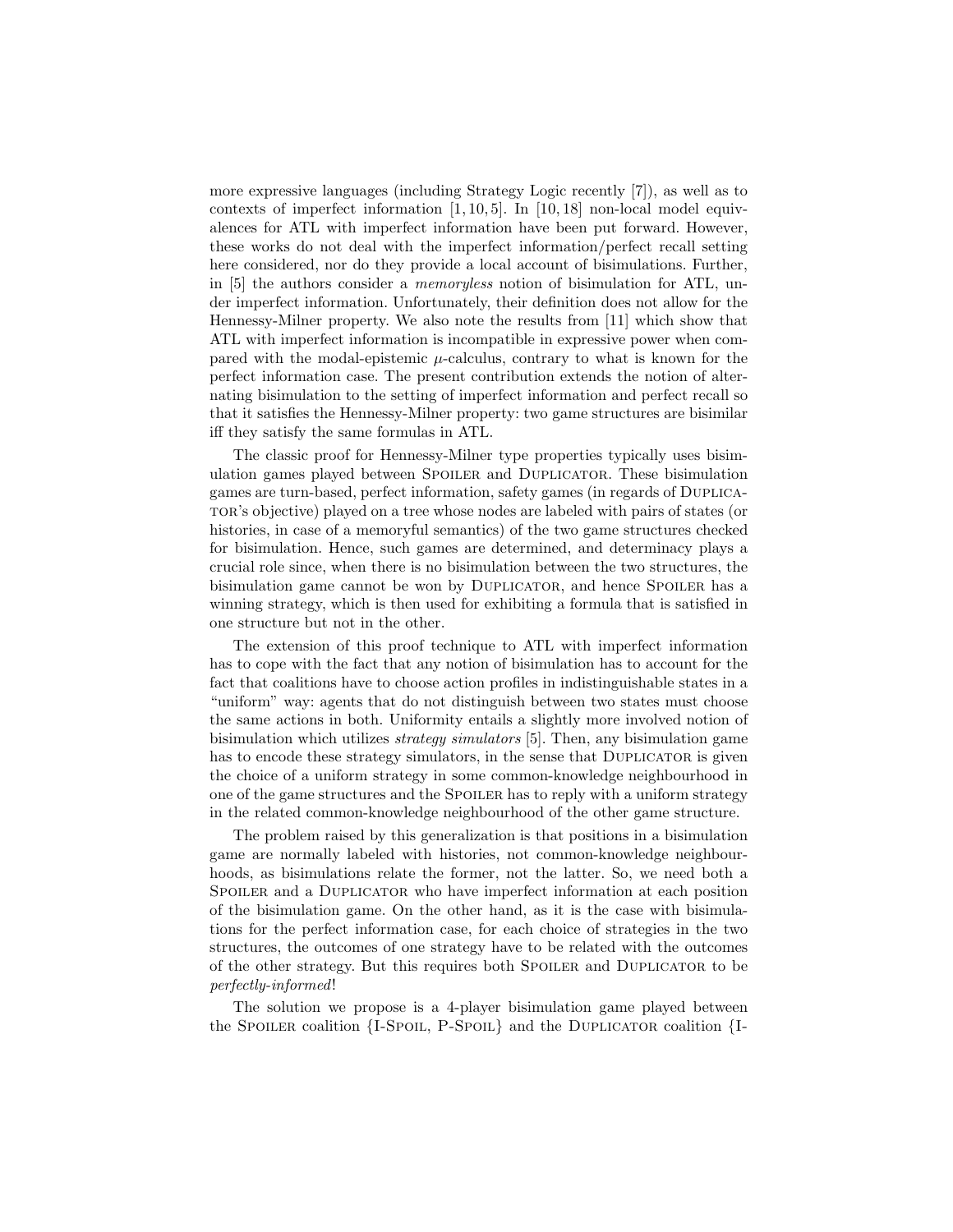Dupl, P-Dupl}, where both I-players have imperfect information, while both P-players have perfect information. We show that such a game can be won by the Duplicator coalition if and only if there exists a bisimulation between the two game structures.

Further, we provide a Gale-Stewart type determinacy theorem [14] for the bisimulation game, showing that exactly one of the two coalitions has a winning joint strategy. The key point is that, when Duplicator does not have a winning strategy, the strategic choices for I-Spoil can be defined in a uniform way that is only based on I-Spoil's observations. To the best of our knowledge, this is the first example of a class of multi-player, imperfect information, zero-sum (reachability) games played over infinite trees that are determined. Note that, for technical reasons, our Hennessy-Milner theorem only holds for ATL with the "yesterday" modality Y.

Moreover, we analyse the problem of checking the existence of a bisimulation between two given game structures. We show that this problem is undecidable in general by building on the undecidability of the model-checking problem for ATL with imperfect information and perfect recall. More specifically, given a Turing machine M, we build a game structure in which a two-agent coalition has a strategy for avoiding an error state if and only if M halts when starting with an empty tape. We then build a second, unrelated, simple game structure in which the same coalition always has an avoiding strategy. Finally, we prove that the two structures are bisimilar if and only if M halts.

Scheme of the paper. In Sec. 2 we recall the syntax and semantics of ATL according to various flavors of imperfect information (and perfect recall). Sec. 3 extends the bisimulation in [5] to the case of perfect recall, and shows that bisimilar game structures satisfy the same formulas in ATL. Then, in Sec. 4 we introduce our variant of bisimulation games, for which we prove that the Duplicator coalition has a winning strategy if and only if there exists a bisimulation between the two given game structures. In Sec. 5 we prove the Gale-Stewart determinacy theorem for our bisimulation games, which allows us to prove the Hennessy-Milner theorem. Finally, in Sec. 6 we show that checking the existence of a bisimulation between two given game structures is undecidable in general.

# 2 ATL with Imperfect Information

In this section we present the syntax and semantics of the Alternating-time Temporal Logic ATL<sup>\*</sup> [3]. In the rest of the paper we assume a set  $AP$  of atomic propositions (or atoms) and a set Ag of agents.

**Definition 1 (ATL<sup>\*</sup>).** History formulas  $\phi$  and path formulas  $\psi$  in ATL<sup>\*</sup> are defined by the following BNF, where  $p \in AP$  and  $A \subseteq Ag$ :

$$
\phi ::= p | \neg \phi | \phi \rightarrow \phi | \langle \langle A \rangle \rangle \psi
$$
  

$$
\psi ::= \phi | \neg \psi | \psi \rightarrow \psi | X \psi | Y \psi | \psi U \psi
$$

The formulas in  $ATL^*$  are all and only the history formulas.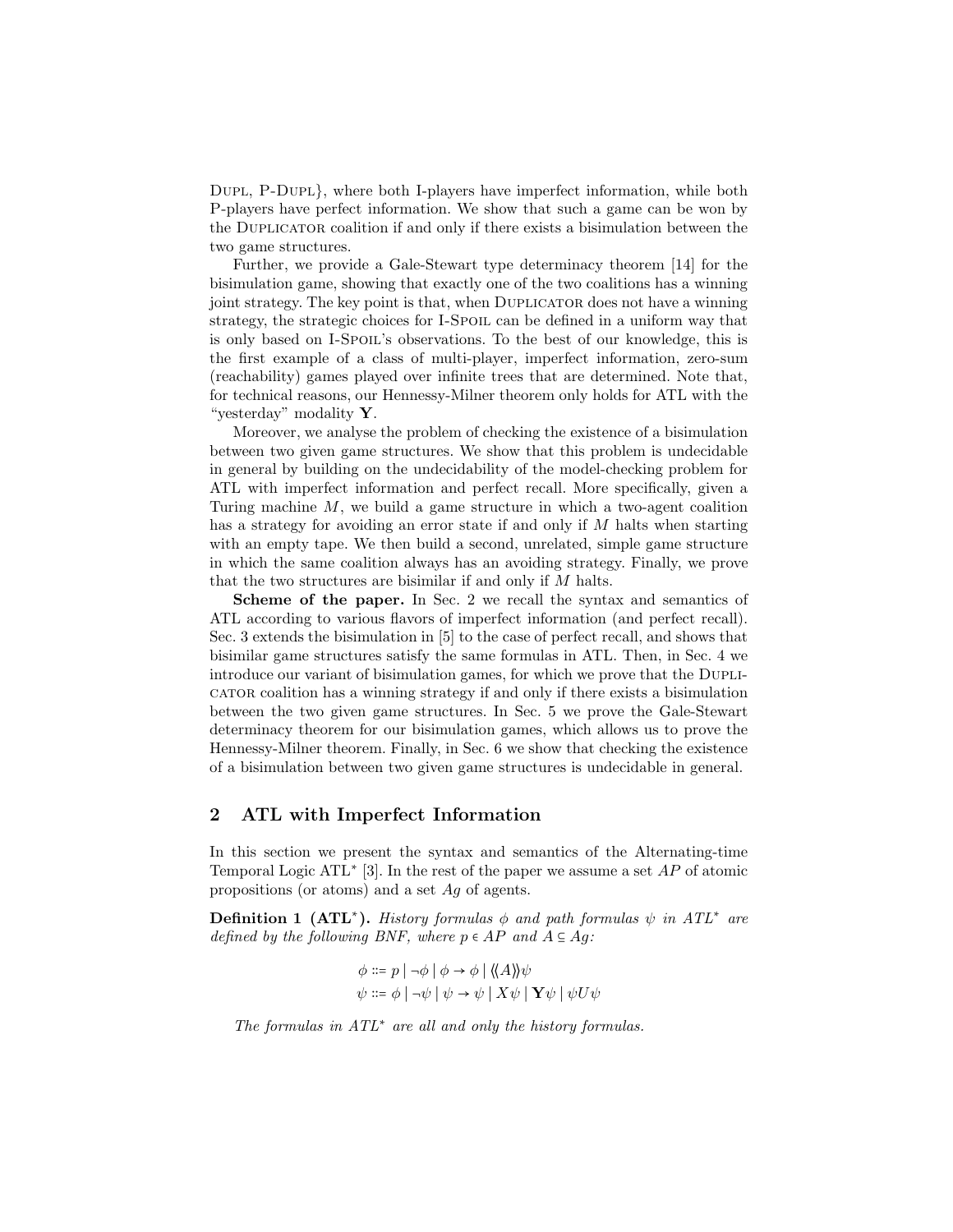The ATL<sup>\*</sup> operator  $\langle \langle A \rangle \rangle$  intuitively means that 'the agents in coalition A have a (collective) strategy to achieve  $\dots$ , where the goals are LTL formulas built by using operators 'next'  $X$  and 'until'  $U$ . We define  $A$ -formulas as the formulas in ATL<sup>\*</sup> in which A is the only coalition appearing in ATL<sup>\*</sup> modalities.

Notice that we talk about history formulas, rather than state formulas as customary, as such formulas will be interpreted on histories rather than states as per perfect recall.

We provide ATL<sup>∗</sup> with both the objective and subjective variants [17] of the history-based semantics with imperfect information and perfect recall, as well as a novel interpretation based on common knowledge [13].

Definition 2 (iCGS). Given sets AP of atoms and Ag of agents, a concurrent game structure with imperfect information, or iCGS, is a tuple  $G = \{Ag, S, s_0, Act,$  $\{\sim_i\}_{i\in Ag}, d, \rightarrow, \pi$  where

- S is a non-empty set of states and  $s_0 \in S$  is the initial state of  $\mathcal{G}$ .
- Act is a finite non-empty set of actions. A tuple  $\vec{a}$  =  $(a_i)_{i \in A_g}$  ∈ Act<sup>Ag</sup> is called a joint action.
- For every agent i ∈ Ag,  $\sim_i$  is an equivalence relation on S, called the indistinguishability relation for agent i.
- $d : Ag \times S → (2^{Act} \setminus {\emptyset})$  is the protocol function, satisfying the property that, for all states  $s, s' \in S$  and any agent i,  $s \sim_i s'$  implies  $d(i, s) = d(i, s')$ . That is, the same (non-empty) set of actions is available to agent  $i$  in indistinguishable states.
- $\rightarrow \subseteq S \times Act^{Ag} \times S$  is the transition relation such that, for every state  $s \in S$ and joint action  $\vec{a} \in Act^{Ag}$ ,  $(s, \vec{a}, s') \leftrightarrow for some state s' \in S$  iff  $a_i \in d(i, s)$ for every agent  $i \in Ag$ . We normally write  $s \stackrel{\tilde{a}}{\rightarrow} r$  for  $(s, \tilde{a}, r) \in \rightarrow$ .
- $\pi : S \to 2^{AP}$  is the state-labeling function.

*Runs.* Given an iCGS  $\mathcal{G}$ , a run is a finite or infinite sequence  $\rho = s_0 \vec{a}_0 s_1 \dots$  in  $((S \cdot Act^{Ag})^* \cdot S) \cup (S \cdot Act^{Ag})^{\omega}$  such that for every  $j \geq 0$ ,  $s_j \xrightarrow{\tilde{a}_j} s_{j+1}$ . Given a run  $\rho = s_0 \vec{a}_0 s_1 \dots$  and  $j \geq 0$ ,  $\rho[j]$  denotes the  $j + 1$ -th state  $s_j$  in the sequence and  $\rho[j, k]$  denotes the sequence of states from the  $j + 1$ -th state to the  $k + 1$ -th state; while  $\rho_{\ge j}$  (or  $\rho[\ge j]$ ) denotes run  $s_j \vec{a}_j s_{j+1} \dots$  starting from  $\rho[j]$ , and  $\rho_{\le j}$ (or  $\rho[\leq j]$ ) denotes run  $s_0\bar{a}_0s_1 \ldots \bar{a}_{j-1}s_j$ . Further, with  $act_i(h,m)$  we denote the m-th action of agent i in history  $h$ .

We call finite runs *histories*, denote them as  $h \in H$ , their length as |h|  $\in \mathbb{N}$ , and their last element  $h_{|h|-1}$  as  $last(h)$ ; whereas infinite runs are called paths and denoted as  $\lambda, \lambda' \in P$ . We denote the set of all histories (resp. paths) in an iCGS  $\mathcal G$  as  $Hist(\mathcal G)$  (resp.  $Path(\mathcal G)$ ). Notice that states are instances of histories of length 1. Accordingly, several notions defined below for histories can also by applied to states. Finally, we write  $h \leq \rho$  to say that h is the prefix of  $\rho$ , that is  $h = \rho \leq |h|$ .

For a coalition  $A \subseteq Ag$  of agents, a *joint A-action* denotes a tuple  $\vec{a}_A$  =  $(a_i)_{i\in A} \in Act^A$  of actions, one for each agent in A. For coalitions  $A \subseteq B \subseteq Ag$  of agents, a joint A-action  $\vec{a}_A$  is extended by a joint B-action  $\vec{b}_B$ , denoted  $\vec{a}_A \subseteq \vec{b}_B$ ,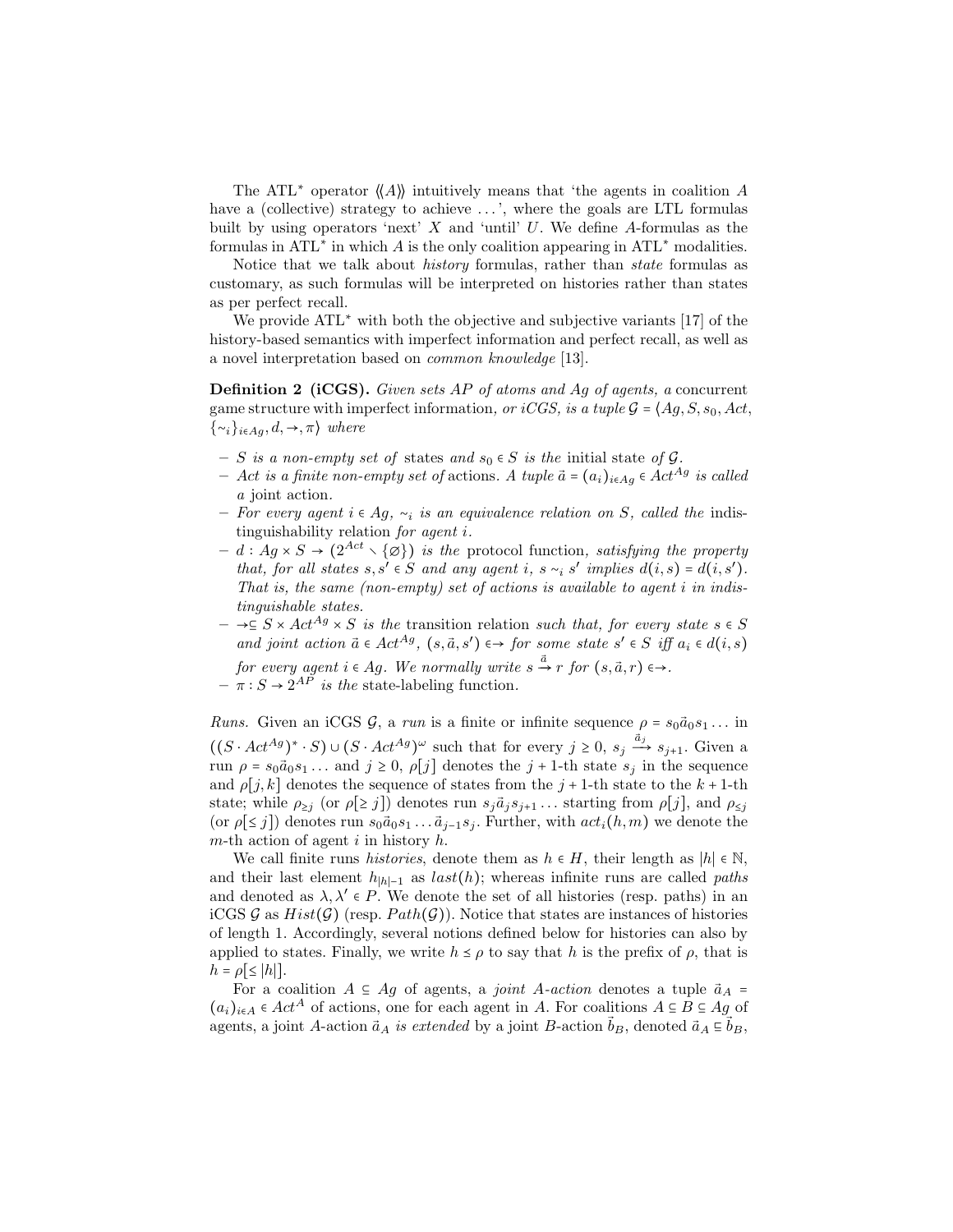if for every  $i \in A$ ,  $a_i = b_i$ . Also, a joint A-action  $\vec{a}_A$  is enabled at state  $s \in S$  if for every agent  $i \in A$ ,  $a_i \in d(i, s)$ .

Epistemic neighbourhoods. We extend the indistinguishability relations  $\sim_i$ , for *i* ∈ Ag, to histories in a synchronous, point-wise manner:  $h \sim_i h'$  iff  $|h| = |h'|$  and for all  $m \le |h|$ ,  $h_m \sim_i h'_m$  and  $act_i(h,m) = act_i(h',m)$ .

Given a coalition  $A \subseteq Ag$  of agents, the *collective knowledge relation* ∼<sup>E</sup><sub>A</sub> is defined as  $\bigcup_{i\in A} \sim_i$ , while the *common knowledge relation* ∼<sup>*C*</sup> is the transitive closure  $(\bigcup_{i\in A} \neg i)^+$  of  $\neg^E_A$ . Then,  $C_A^{\mathcal{G}}(h) = \{h' \in H \mid h' \neg^C_A h\}$  is the *common* knowledge neighbourhood (CKN) of history  $h$  for coalition  $A$  in the iCGS  $G$ . We will omit the superscript  $G$  whenever it is clear from the context.

Uniform strategies. We introduce a notion of strategy for the interpretation of  $\langle \langle A \rangle \rangle$  modalities.

**Definition 3 (Strategy).** A (uniform, memoryfull) strategy for an agent  $i \in$ Ag is a function  $\sigma$  ∶ H → Act that is compatible with d and  $\sim_i$ , that is, for all histories  $h, h' \in H$ ,  $\sigma(h) \in d(i, last(h))$  and  $h \sim_i h'$  implies  $\sigma(h) = \sigma(h')$ .

We denote by  $\Sigma_R$  the set of all memoryfull uniform strategies.

A strategy for a coalition A of agents is a set  $\sigma_A = {\sigma_a | a \in A}$  of strategies, one for each agent in A. Given coalitions  $A \subseteq B \subseteq Ag$ , a strategy  $\sigma_A$  for coalition A, a state  $s \in S$ , and a joint B-action  $\vec{b}_B \in Act^B$  that is enabled at s, we say that  $\vec{b}_B$  is compatible with  $\sigma_A$  (in s) whenever  $\sigma_A(s) \in \vec{b}_B$ . For states  $s, s' \in S$  and strategy  $\sigma_A$ , we write  $s \xrightarrow{\sigma_A(s)} r$  if  $s \xrightarrow{\tilde{a}} r$  for some joint action  $\tilde{a} \in Act^{Ag}$  that is compatible with  $\sigma_A$ .

We define three notions of *outcome* of strategy  $\sigma_A$  at history h, corresponding to the objective, subjective, and common knowledge interpretation of alternatingtime operators. Fix a history h and a strategy  $\sigma_A$  for coalition A.

1. The set of *objective outcomes of*  $\sigma_A$  *at h* is defined as  $out_{obj}(h, \sigma_A) = \{\lambda \in$ 

 $P | \lambda_{\leq |h|} = h$  and for all  $j \geq |h|, \lambda[j] \xrightarrow{\sigma_A(\lambda_{\leq j})} \lambda[j+1]$ .

- 2. The set of *subjective outcomes of*  $\sigma_A$  *at h* is defined as  $out_{subj}(h, \sigma_A)$  =  $\bigcup_{i\in A, h'\sim_i h} out_{obj}(h', \sigma_A).$
- 3. The set of common knowledge (ck) outcomes of  $\sigma_A$  at h is defined as out<sub>ck</sub>(h,  $\sigma_A$ ) =  $\bigcup_{h' \in C_A(h)} out_{obj}(h', \sigma_A)$ .

Intuitively, objective outcomes are paths beginning with the current history h and consistent with the current joint strategy  $\sigma_A$ ; whereas subjective (resp. common knowledge) outcomes are paths beginning with some history h ′ indistinguishable from h according to collective (resp. common) knowledge (as well as consistent with  $\sigma_A$ ). Again, notions of outcomes from states can be obtained from the definitions above, as states are a particular type of histories.

**Definition 4.** Given an iCGS  $\mathcal{G}$ , a history formula  $\phi$ , path formula  $\psi$ , and  $m \in \mathbb{N}$ , the subjective (resp. objective, common knowledge) satisfaction of  $\phi$ at history h and of  $\psi$  in path  $\lambda$ , denoted  $(\mathcal{G}, h) \vDash_{x} \phi$  and  $(\mathcal{G}, \lambda, m) \vDash_{x} \psi$  for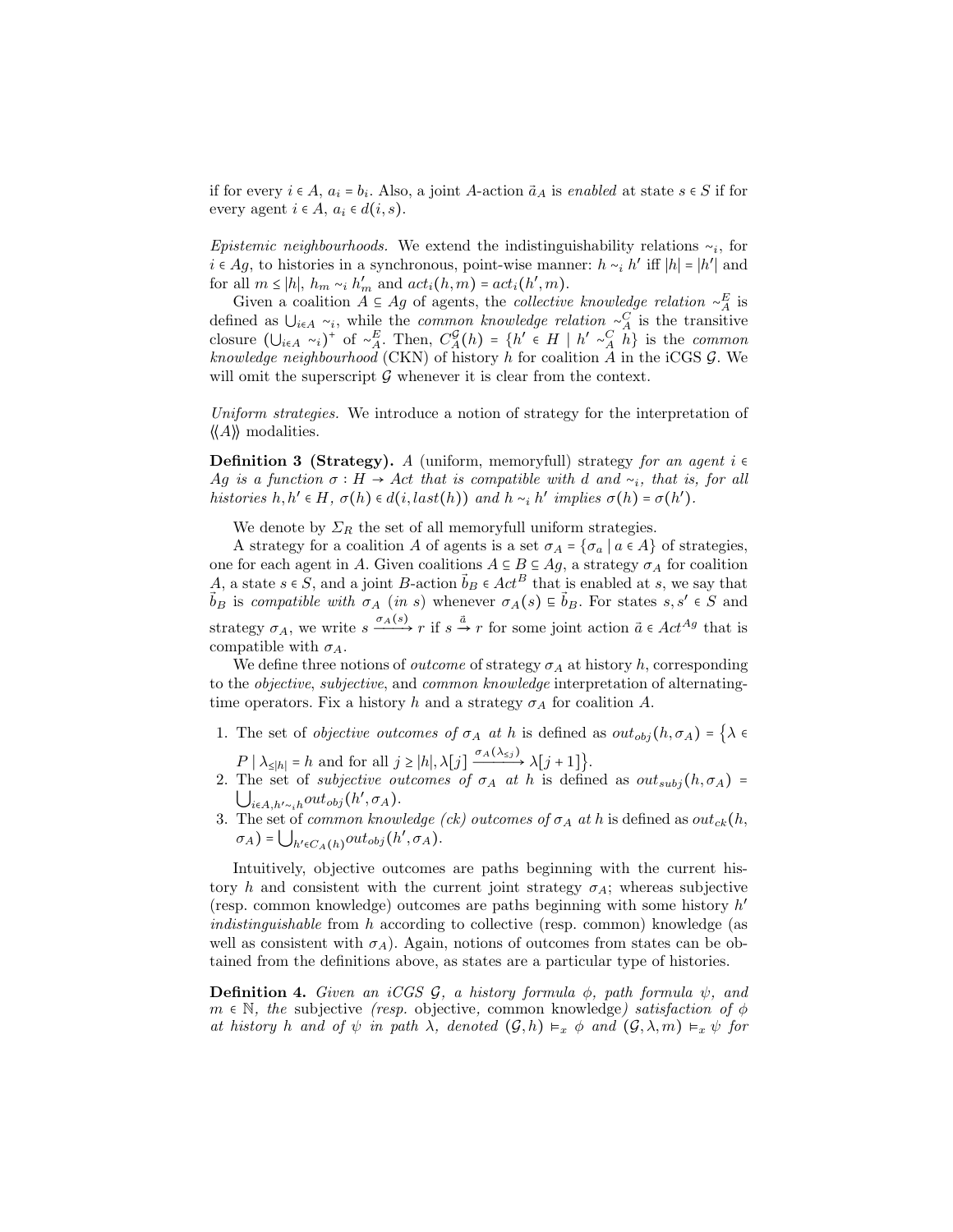$x \in \{subj, obj, ck\}$ , is defined recursively as follows (clauses for Boolean operators are immediate and thus omitted):

| $(\mathcal{G}, h) \vDash_x p$                                        | iff $p \in \pitlast(h))$                                                            |
|----------------------------------------------------------------------|-------------------------------------------------------------------------------------|
| $(\mathcal{G}, h) \vDash_{x} \langle \langle A \rangle \rangle \psi$ | iff for some $\sigma_A \in \Sigma_R$ ,                                              |
|                                                                      | for all $\lambda \in out_x(h, \sigma_A), (\mathcal{G}, \lambda,  h ) \vDash_x \psi$ |
| $(\mathcal{G}, \lambda, m) \vDash_{x} \phi$                          | iff $(\mathcal{G},\lambda_{\leq m}) \vDash_{x} \phi$                                |
| $(\mathcal{G}, \lambda, m) \vDash_{x} X\psi$                         | iff $(\mathcal{G}, \lambda, m+1) \vDash_{x} \psi$                                   |
| $(\mathcal{G}, \lambda, m) \vDash_{x} Y \psi$                        | iff $m \geq 1$ and $(\mathcal{G}, \lambda, m-1) \vDash_{x} \psi$                    |
| $(\mathcal{G}, \lambda, m) \vDash_{x} \psi U \psi'$                  | iff for some $j \geq m, (\mathcal{G}, \lambda, j) \vDash_{x} \psi'$ , and           |
|                                                                      | for all $k, m \leq k < j$ implies $(\mathcal{G}, \lambda, k) \vDash_{x} \psi$       |

Remark 1. The individual and common knowledge operators  $K_i$  and  $C_A$  of epistemic logic [13] can be added to the syntax of ATL<sup>∗</sup> with the following (memoryful) interpretation:

$$
(G,h) \vDash_x K_i \phi \text{ iff for all } h' \sim_i h, (G,h') \vDash_x \phi
$$
  

$$
(G,h) \vDash_x C_A \phi \text{ iff for all } h' \in C_A(h), (G,h') \vDash_x \phi
$$

Withnin the subjective or the common knowledge interpretation of ATL<sup>∗</sup> , the individual knowledge operator becomes a derived operator, as we have  $(\mathcal{G}, h) \models_{x}$  $K_i\phi$  iff  $(\mathcal{G}, h) \vDash_x \langle\!\langle i \rangle\!\rangle \phi U\phi$  for both  $x \in \{subj, ck\}$ . It is known that there exists no such definition for the knowledge operators in ATL<sup>∗</sup> within the objective interpretation. Furthermore, and only for the case of the common knowledge interpretation, we may similarly derive the common knowledge operator as well:  $(\mathcal{G}, h) \vDash_{ck} C_A \phi$  iff  $(\mathcal{G}, h) \vDash_{ck} \langle \langle A \rangle \rangle \phi U \phi$ .

Example 1. We describe a coordination scenario comprising of two agents, 1 and 2, who have to agree on a meeting. But 1 does not know where she is, in Paris or London, and therefore which is the time zone, while 2 does not know if it is winter time or summer time. Agent 1 can choose either go to the meeting  $(q)$ or wait one hour  $(w)$  whereas 2 can choose either to go at 3pm  $(3)$  or at 4pm (4), local time. Now suppose it is 3pm GMT. In London, in the winter  $(s_2)$  1 and 2 coordinate if 1 goes to the meeting and 2 goes at 3pm local time. They also meet if 1 waits one hour and 2 goes at 4pm. All other combined actions are unsuccessful. Analogously for Paris in the winter  $(s_1)$ , and London in the summer  $(s_3)$ . The iCGS G depicted in Fig. 1 shows the described scenario. Since 1 and 2 have partial observability, 1 (resp. 2) cannot distinguish between states  $s_2$  and  $s_1$  (resp.  $s_3$ ). After the initial choice, 1 and 2 stay indefinitely in either  $s_4$  or  $s_5$ . Finally, we use two atoms, to denote success  $(s)$  and failure  $(f)$ , respectively.

As an example of specification in ATL<sup>\*</sup>, consider formula  $\varphi = \langle (\{1,2\}) \rangle Xs$ . This formula can be read as: 1 and 2 have a joint strategy to meet. Note that  $\varphi$  is true in both  $s_1$  and  $s_3$  when considering the subjective interpretation. However, is the truth of  $\varphi$  in  $s_1$  and  $s_3$  justified from point of view of the rational behaviour of 1 and 2? Specifically, since  $\varphi$  is true in  $s_1$  according to the subjective interpretation, both 1 and 2 know that they have a successful strategy, which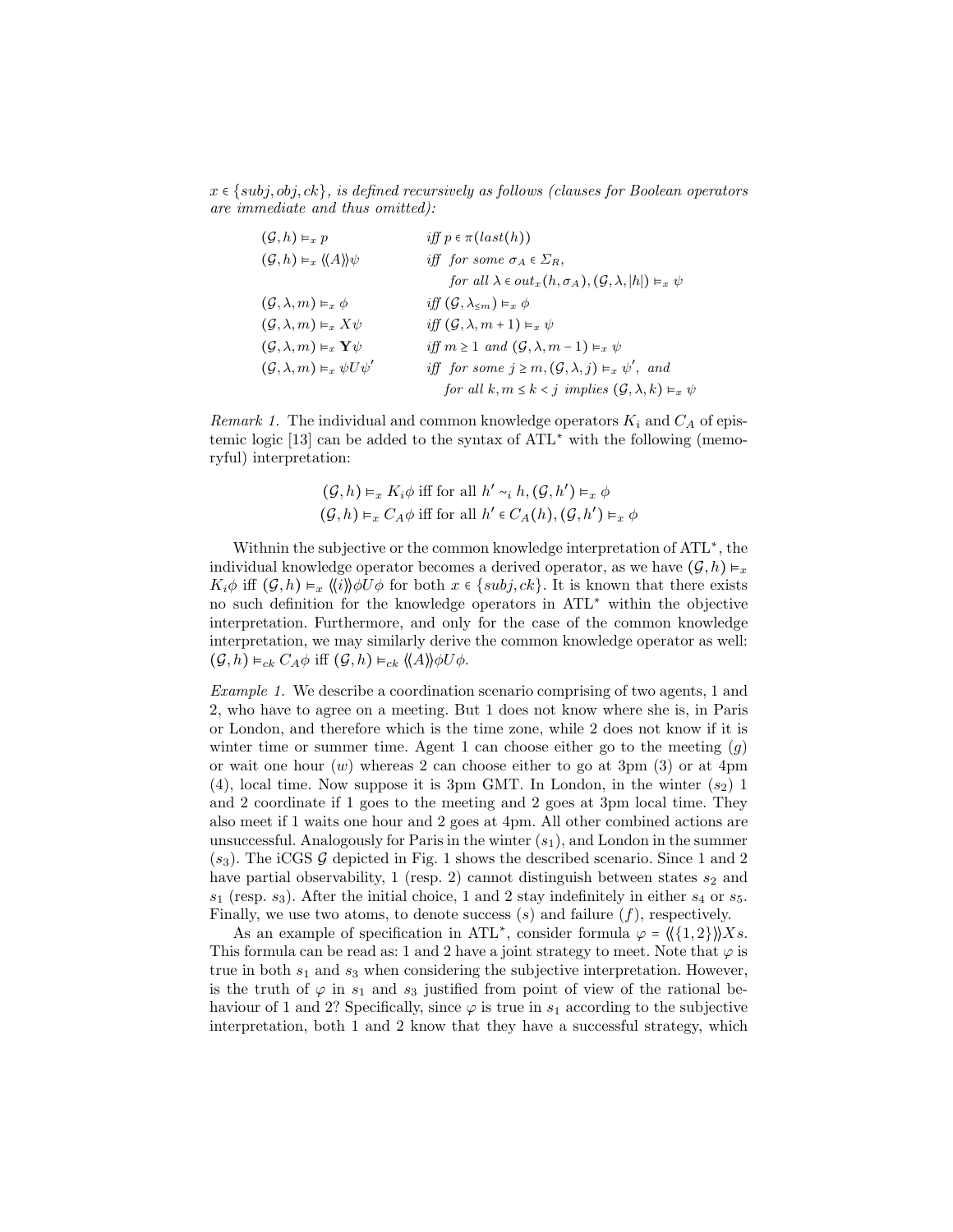

Fig. 1. The meeting scenario in Example 1.

consists in playing action g for 1 and action 4 for 2. But for this strategy to be successful (i.e., satisfying  $Xs$  for all outcomes) it assumes that 2 is playing action 3 in  $s_2$ : is such an assumption rationally justified? Notice that in  $s_2$ , 2 considers state  $s_3$  epistemically possible, and in  $s_3$  the joint action  $(g, 3)$  leads to failure. Hence, it does not appear to be rational for 2 to play 3 in  $s_2$ . Ever more so that, by playing 4 in  $s_2$  and  $s_3$ , 2 can coordinate with 1 to achieve success. This example shows a scenario where, even though both agents know that their strategies are successful in principle, they do not necessarily coordinate, as they do not know that the other agent knows her strategy to be successful. Indeed, we have that in both  $s_1$  and  $s_2$  formula  $\varphi$  is false according to the common knowledge interpretation. So, it is not the case that they have common knowledge of their strategies being successful.

## 3 Alternating Bisimulations

In this section we introduce a notion of bisimulation suitable for concurrent game structures with imperfect information. In particular, we show that it preserves the satisfaction of formulas in ATL<sup>∗</sup> , when interpreted under imperfect information and perfect recall. Firstly, we present several auxiliary notions. Hereafter  $G = \langle Ag, S, s_0, Act, \{\sim_i\}_{i \in Ag}, d, \rightarrow, \pi \rangle$  and  $G' = \langle Ag, S', s'_0, Act', \{\sim'_i\}_{i \in Ag}, d', \rightarrow', \pi' \rangle$ are two iCGS defined on the same set Ag of agents, with histories  $h \in Hist(\mathcal{G})$ and  $h' \in Hist(\mathcal{G}')$ .

Partial strategies. A partial (uniform, memoryful) strategy for agent  $i \in Ag$  is a partial function  $\sigma: H \to Act$  such that for each  $h, h' \in H$ ,  $\sigma(h) \in d(i, last(h)),$ and  $h \sim_i h'$  implies  $\sigma(h) = \sigma(h')$ . We denote the domain of partial strategy  $\sigma$ as  $dom(\sigma)$ . Given a coalition  $A \subseteq Ag$ , a partial strategy for A is a tuple  $(\sigma_i)_{i \in A}$ of partial strategies, one for each agent  $i \in A$ . The set of partial strategies for A is denoted as  $PStr_A$ . Given a set  $Q \subseteq H$  of histories and coalition  $A \subseteq Ag$ , we denote by  $PStr_A(Q)$  the set of partial strategies whose domain is Q:

$$
PStr_A(Q) = \{ (\sigma_i)_{i \in A} \in PStr_A \mid dom(\sigma_i) = Q \text{ for all } i \in A \}
$$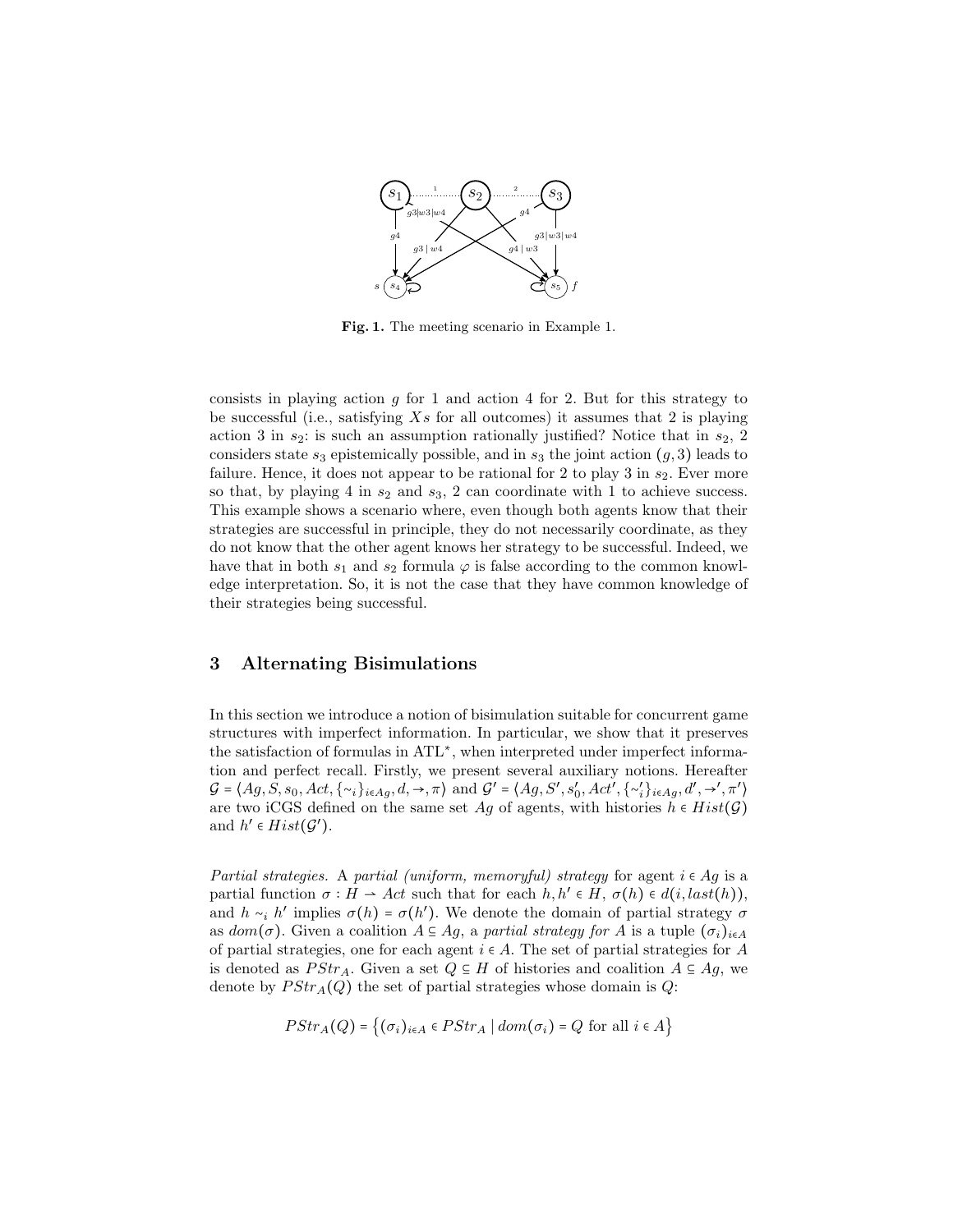Additionally, given a (total or partial) strategy  $\sigma_A$  and a history  $h \in dom(\sigma_A)$ , define the set of *successors* of h by  $\sigma$  as

$$
succ(h,\sigma_A)=\big\{h\alpha s\mid \alpha\!\in\!Act^{Ag}\text{ with }\sigma_A(h)\!\equiv\!\alpha\text{ and }h\stackrel{\alpha}{\rightarrow}s\big\}
$$

Further, we set  $succ(\sigma_A) = \bigcup_{h \in dom(\sigma_A)} succ(h, \sigma_A).$ 

**Definition 5 (Strategy simulators).** Given a coalition  $A \subseteq Ag$ , an A-strategy simulator (or simply strategy simulator, when A is understood from the context) is a family  $ST = \left(ST_{C_A(h),C_A(h')} \right)_{h \in Hist(\mathcal{G}), h' \in Hist(\mathcal{G}')}$  of mappings  $ST_{C_A(h),C_A(h')}$ :  $PStr_A(C_A(h)) \to PStr_A(C_A(h'))$  such that for all histories  $h, k \in Hist(\mathcal{G})$  and  $h', k' \in Hist(\mathcal{G}'),$ 

if 
$$
C_A(h) = C_A(k)
$$
 and  $C'_A(h') = C'_A(k')$   
then  $ST_{C_A(h), C'_A(h')} = ST_{C_A(k), C'_A(k')}$  (1)

Hereafter, we simplify the notation by writing  $ST(\sigma)$  instead of the cumbersome  $ST_{C_A(h),C_A(h')}(\sigma)$ , whenever h and h' are clear from the context and  $\sigma \in PStr(C_A(h)).$ 

We can now introduce the notion of (bi)simulation for iCGS.

Definition 6 (Memoryful Simulation). Let  $A \subseteq Ag$  be a coalition of agents. A relation  $\Rightarrow_{A} \subseteq Hist(G) \times Hist(G')$  is a simulation for A iff there exists a strategy simulator ST such that for any two histories  $h \in Hist(\mathcal{G})$ ,  $h' \in Hist(\mathcal{G}')$ ,  $h \Rightarrow_A h'$ implies the following:

- 1.  $\pitast(h)) = \pi'(last(h'));$
- 2. For every  $i \in A$  and  $k' \in Hist(\mathcal{G}')$ , if  $h' \sim'_{i} k'$  then for some  $k \in Hist(\mathcal{G})$ ,  $h \sim_i k$  and  $k \Rightarrow_A k'.$
- 3. For every pair of histories  $k \in C_A(h)$  and  $k' \in C'_A(h')$  with  $k \Rightarrow _A k'$ , for every partial strategy  $\sigma_A \in PStr_A(C_A(h))$  and every history  $l' \in succ(k', ST(\sigma_A)),$ there exist a history  $l \in succ(k, \sigma_A)$  such that  $l \Rightarrow_{A} l'.$

A relation  $\iff$  is a bisimulation if both  $\iff$  and its converse  $\iff$ <sup>1</sup><sup>1</sup>  $\{(h', h) | h \Longleftrightarrow_A h'\}\$ are simulations.

We also extend (bi)-simulation to paths  $\lambda \in Path(\mathcal{G})$ ,  $\lambda' \in Path(\mathcal{G}')$ , by denoting  $\lambda \Rightarrow_A \lambda'$  iff for all  $j \geq 0$ ,  $\lambda_{\leq j} \Rightarrow_A \lambda'_{\leq j}$ .

The main result of this section, Theorem 1, shows that bisimilar iCGS satisfy the same formulas in ATL<sup>∗</sup> under imperfect information and perfect recall. To prove this result, we need the following auxiliary lemma:

**Lemma 1.** If  $h \Rightarrow_A h'$  then for every strategy  $\sigma_A$ , there exists a strategy  $\sigma'_A$ such that

(\*) for every path  $\lambda'$  ∈  $out_x(h', \sigma'_A)$ , for  $x \in \{subj, obj, ck\}$ , there exists a path  $\lambda \in out_x(h, \sigma_A)$  such that  $\lambda \Rightarrow_A \lambda'$ .

Proof. First, notice that point 3 in Def. 6 can be rewritten as: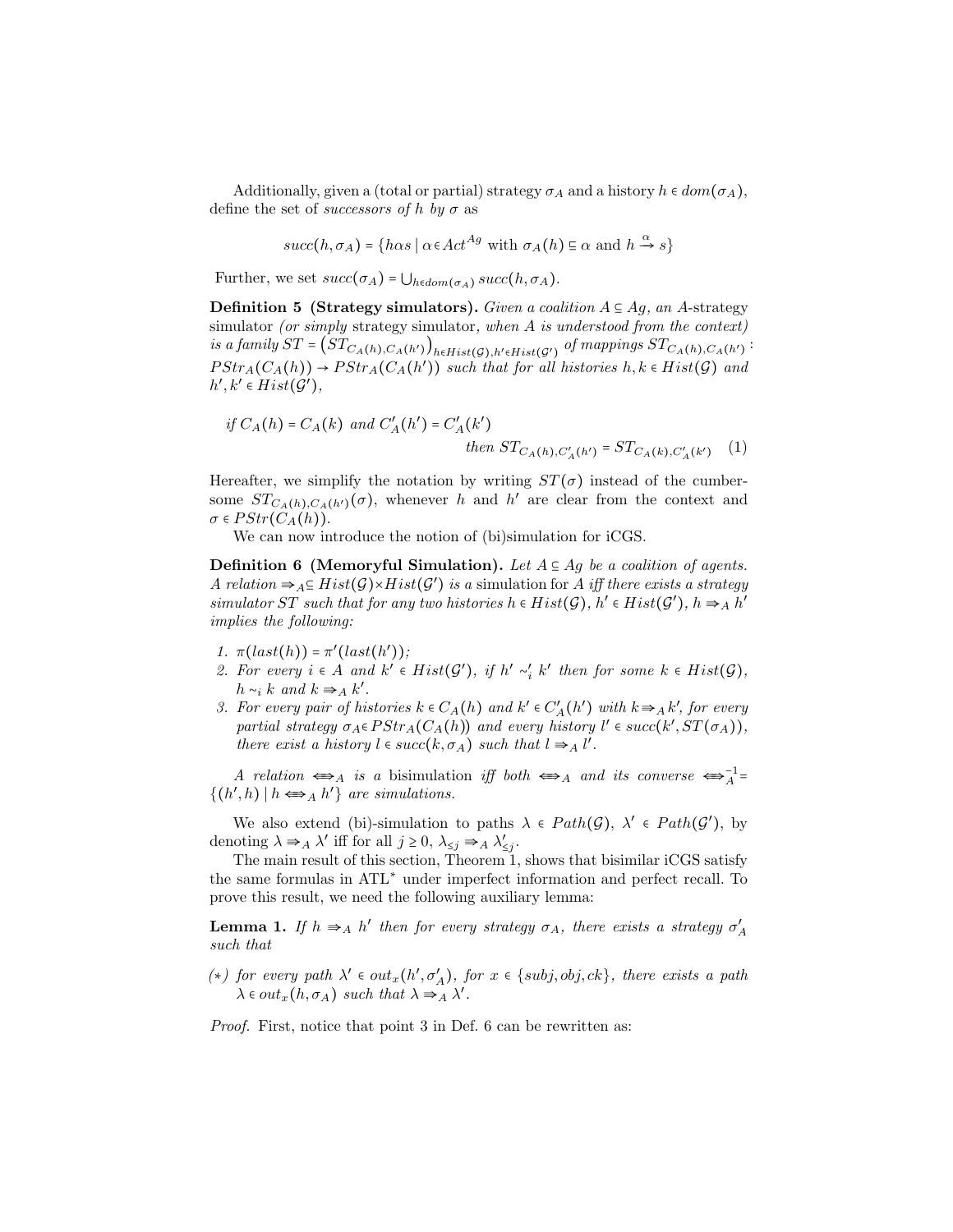3. For all histories  $k \in C_A(h)$  and  $k' \in C'_A(h')$  such that  $k \Rightarrow_A k'$ , for all partial strategies  $\sigma_A \in PStr_A(C_A(h))$ , there exists a mapping  $\rho_{\sigma_A,k,k'}$ .  $succ(k', ST(\sigma_A)) \rightarrow succ(k, \sigma_A)$  such that for all histories  $l' \in succ(k', ST(\sigma_A)),$  $\rho_{\sigma_A,k,k'}(l') \Rightarrow_A l'.$ 

in which the mapping  $\rho_{\sigma_A,k,k'}$  represents the *skolemization*, in the original point 3, of the existential quantifier over  $l \in succ(k, \sigma_A)$ , seen as a unary function on  $l' \in succ(k', ST(\sigma_A))$  indexed by  $\sigma_A \in PStr_A(C_A(h)), k \in C_A(h)$  and  $k' \in$  $C_A'(h')$ .

We now define the sequence  $\left(dom^n(\sigma_A)\right)_{n\in\mathbb{N}},$  of sets of histories in G such that  $k \in dom^{n}(\sigma_{A})$  iff k can be reached in at most n steps from  $C_{A}(h)$  by applying actions compatible with strategy  $\sigma_A$ . Formally,  $dom^0(\sigma_A) = C_A(h)$  and

$$
dom^{n+1}(\sigma_A)=dom^n(\sigma_A)\cup\bigcup_{k\in dom^n(\sigma_A)}\{C_A(l) \mid l\in succ(k,\sigma_A)\}
$$

Also, we denote by  $\sigma_A^n$  the partial strategy resulting from restricting  $\sigma_A$  to  $dom^n(\sigma_A)$ .

We then define inductively a sequence  $(\overline{\sigma}_{A}^{n})_{n\in\mathbb{N}}$  of partial strategies in  $\mathcal{G}'$  such that  $dom(\overline{\sigma}_A^n) \subseteq dom(\overline{\sigma}_A^{n+1})$  for every  $n \in \mathbb{N}$ , and, at the same time, a sequence of mappings  $\theta_A^n: dom(\overline{\sigma}_A^n) \to dom^n(\sigma_A)$ , satisfying the following property:

$$
\theta_A^{n+1}(k') \in succ(\theta_A^n(k'_{\leq |k'|-1}), \sigma_A)
$$
\n<sup>(2)</sup>

The sequences  $(\overline{\sigma}_{A}^{n})_{n\in\mathbb{N}}$  and  $(\theta_{A}^{n})_{n\in\mathbb{N}}$  are defined as follows:

- 1.  $dom(\overline{\sigma}_A^0) = C'_A(h');$  $dom(\overline{\sigma}_{A}^{n+1}) = dom(\overline{\sigma}_{A}^{n}) \cup \bigcup \{succ(k', \overline{\sigma}_{A}^{n}) \mid k' \in dom(\overline{\sigma}_{A}^{n}) \}.$
- 2. For all  $k' \in dom(\overline{\sigma}_A^0), \overline{\sigma}_A^0(k') = ST(\sigma_A^0)(k').$
- 3. For all  $k' \in C_A(h')$ , we fix a unique  $k \in C_A(h)$  such that  $k \Rightarrow_A k'$  (which exists by point 2 in Def. 6), and define  $\theta_A^0(k') = k$ .
- 4. For all  $k' \in dom(\overline{\sigma}_{A}^{n+1}),$  let  $l' = k'_{\leq |k'|-1}$ . Then, we set  $\theta_{A}^{n+1}(k') = \rho_{\sigma_{A},\theta_{A}^{n}(l'),l'}(k').$
- 5. For all  $k' \in dom(\overline{\sigma}_{A}^{n+1}),$  $\overline{\sigma}_A^{n+1}(k') = \Big(ST_{C_A(\theta_A^n(k')),C'_A(k')} \Big)(\sigma_A \Big|_{C_A(\theta_A^n(k'))})(k').$

We prove property (2) above, as well as the following: for every  $k' \in dom(\overline{\sigma}_{A}^{n}),$ 

$$
\theta_A^n(k') \Rightarrow_A k' \quad (*) \qquad \theta_A^n(k') \in dom^n(\sigma_A) \qquad (**)
$$

Property (\*) holds by definition, since  $\rho_{\sigma_A,\theta_A^n(l'),l'}(k') \Rightarrow_A k'.$  Property (2) and  $(**)$  can be proved by induction on  $n = |k'|^2 - |h'|$ , by observing that  $(**)$ holds for  $n = 0$ ; if (2) holds for  $n + 1$  then  $(**)$  holds for  $n+1$  too; and finally, (2) is an immediate consequence of the definition of  $\theta_A^n$ , property (\*\*) Def. 6. Note that property  $(**)$  ensures that indeed  $\theta_A^n: dom(\overline{\sigma}_A^n) \to dom^n(\sigma_A)$  as desired.

The "limit" of the sequence of strategies  $(\overline{\sigma}_{A}^{n})_{n\in\mathbb{N}}$  is still a partial strategy and the domain of each  $\overline{\sigma}_A^n$  might not be closed under the common knowledge indistinguishability relation  $\sim_A^C$ . So, we extend first the domain of each  $\overline{\sigma}_A^n$  to one which is closed under  $\sim_A^C$  in  $\mathcal{G}'$ , by constructing the sequence of partial strategies  $(\hat{\sigma}_A^n)_{n \in \mathbb{N}}$  and the sequence of mappings  $\hat{\theta}_A^n : dom(\hat{\sigma}_A^n) \to dom^n(\sigma_A)$ , as follows: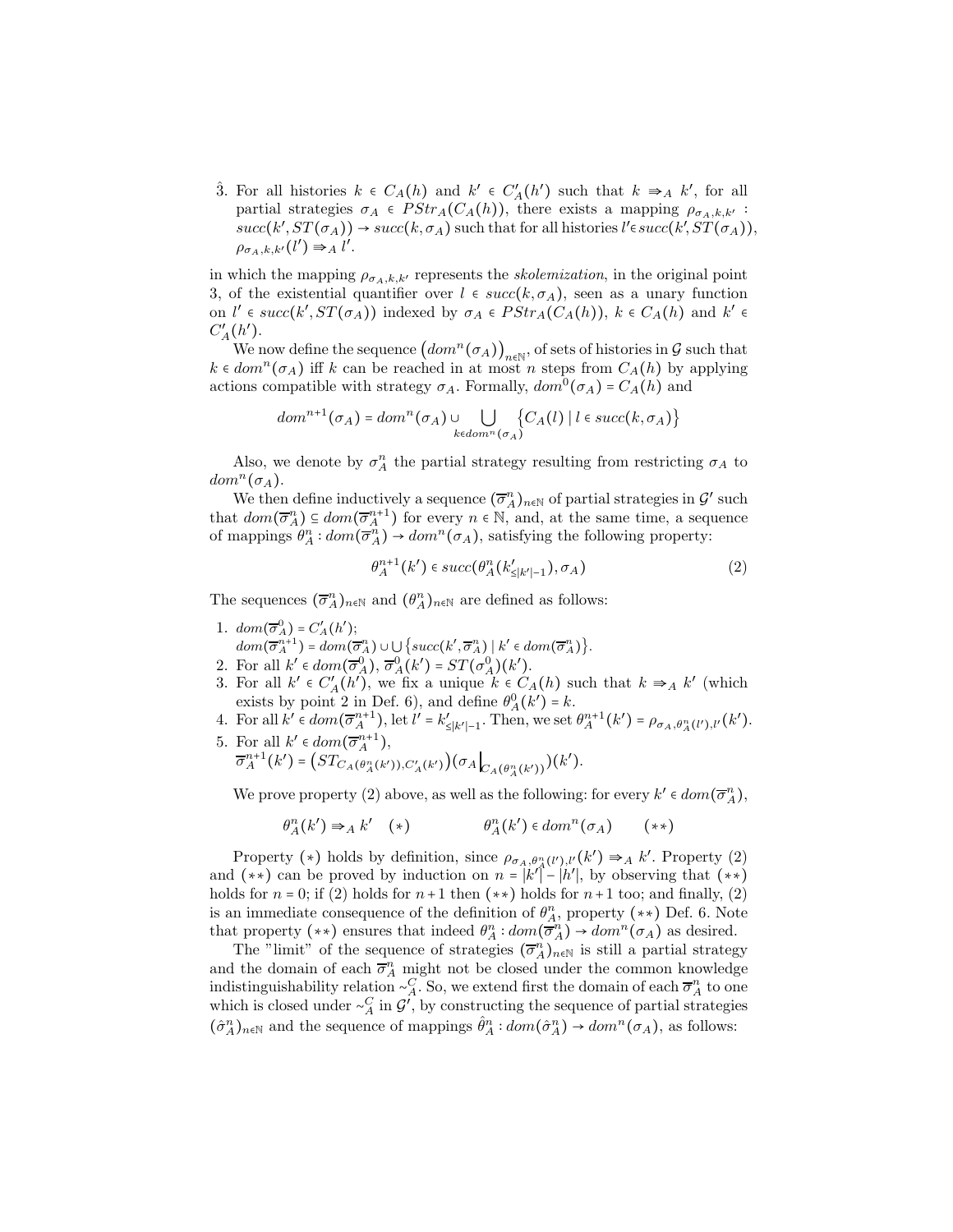- 1.  $dom(\hat{\sigma}_A^0) = dom(\overline{\sigma}_A^0) = C'_A(h')$ ;  $dom(\hat{\sigma}_{A}^{n+1}) = dom(\overline{\sigma}_{A}^{n}) \cup \bigcup \{C'_{A}(l') \mid \exists k' \in dom(\hat{\sigma}_{A}^{n})$ with  $l \in succ(k', \overline{\sigma}_A^n) \cap C_A'(k')\big\}.$
- 2. For all  $k' \in dom(\hat{\sigma}_A^0), \hat{\sigma}_A^0(k') = ST(\sigma_A^0)(k').$
- 3. For all  $k' \in C_A'(h'), \hat{\theta}_A^0(k') = \theta_A^0(k').$
- 4. For all  $k' \in dom(\hat{\sigma}_A^{n+1})$ , let  $l' = k'_{\leq |k'|-1}$ . Then, we set  $\hat{\theta}_A^{n+1}(k') = \rho_{\sigma_A, \theta_A^n(l'), l'}(k')$ .
- 5. For all  $k' \in dom(\hat{\sigma}_A^{n+1}),$  $\hat{\sigma}_{A}^{n+1}(k') = \Big( ST_{C_A(\theta_A^n(k')),C_A'(k')} \Big) (\sigma_A \Big|_{C_A(\theta_A^n(k'))}) (k').$

We observe that properties (\*) and (\*\*) still hold for  $\hat{\sigma}_A^n$  and  $\hat{\theta}_A^n$ , though property (2) does not in general. In this way we get that  $dom(\hat{\sigma}_{A}^{n}) \supseteq dom(\overline{\sigma}_{A}^{n})$ and for every  $k' \in dom(\overline{\sigma}_A^n)$ ,  $n \in \mathbb{N}$ ,  $\hat{\sigma}_A^n(k') = \overline{\sigma}_A^n(k')$ . As a result, the "limit" partial strategy  $\hat{\sigma}_A = \bigcup_{n \in \mathbb{N}}$  $\hat{\sigma}_A^n$  defined as  $\hat{\sigma}_A(k') = \hat{\sigma}_A^{[k']-[h']}$  $_A^{|k'| - |h'|}(k')$  is also uniform and its domain  $dom(\hat{\sigma}_A)$  is closed under ∼<sup>C</sup><sub>A</sub>. We then transform it into a (total) uniform strategy  $\sigma'_A$  by imposing a fixed action  $a_0 \in Act$  wherever  $\hat{\sigma}_A^n$  is undefined, that is,  $\sigma'_A(k') = \hat{\sigma}_A(k')$  for  $k' \in dom(\hat{\sigma}_A)$  and  $\sigma'_A(k') = a_0$  otherwise.

Finally, to prove property  $(*)$  for the common knowledge semantics, consider a path  $\lambda' \in out_{ck}^{\mathcal{G'}}(h', \sigma'_A)$  and the sequence  $(\theta_A^n(\lambda'_{\le|h' | + n}))_{n \in \mathbb{N}}$  of histories in  $\mathcal{G}$ . By construction,  $\theta_A^{n+1}(\lambda'_{\le|h'|+n+1}) \in succ(\theta_A^n(\lambda'_{\le|h'|+n}), \sigma_A)$  and  $\theta_A^n(\lambda'_{\le|h'|+n}) \Rightarrow_A$  $\lambda'_{\leq |h'|+n}$ , which means that this sequence of histories is in fact a path  $\lambda$  in G which is compatible with  $\sigma_A$  and satisfies  $\lambda \Rightarrow_A \lambda'$ , which ends the proof.

By using Lemma 1 we are finally able to prove the main preservation result of this paper.

**Theorem 1.** Let  $h \in Hist(\mathcal{G})$  and  $h' \in Hist(\mathcal{G}')$  be histories such that  $h \Leftrightarrow_A h',$ and  $\lambda \in Path(G)$  and  $\lambda' \in Path(G')$  be paths such that  $\lambda \Leftrightarrow_A \lambda'$ . Then, for every history A-formula  $\phi$ , path A-formula  $\psi$ ,  $m \in \mathbb{N}$ , and  $x \in \{subj, obj, ck\}$ ,

$$
(\mathcal{G}, h) \vDash_{x} \phi \text{ iff } (\mathcal{G}', h') \vDash_{x} \phi
$$

$$
(\mathcal{G}, \lambda, m) \vDash_{x} \psi \text{ iff } (\mathcal{G}', \lambda', m) \vDash_{x} \psi
$$

*Proof.* The proof is by mutual induction on the structure of  $\phi$  and  $\psi$ .

The case for propositional atoms is immediate as for  $x \in \{subj, obj, ck\}$ ,  $(\mathcal{G}, h) \models_x p \text{ iff } p \in \pi $(\text{last}(h)), \text{ iff } p \in \pi'(\text{last}(h'))$  by item 1 in Def. 6, iff  $(\mathcal{G}', h') \models_x p$ .$ The inductive cases for propositional connectives are also immediate.

For  $\psi = \phi$ , suppose that  $(\mathcal{G}, \lambda, m) \vDash_{\mathcal{X}} \psi$ , that is,  $(\mathcal{G}, \lambda_{\leq m}) \vDash_{\mathcal{X}} \phi$ . By assumption,  $\lambda_{\leq m} \Longleftrightarrow_A \lambda'_{\leq m}$  as well, and by induction hypothesis  $(\mathcal{G}', \lambda'_{\leq m}) \models_x \phi$ . Thus,  $(\mathcal{G}', \lambda', m) \vDash_{x} \psi.$ 

For  $\psi = X\psi'$ , suppose that  $(\mathcal{G}, \lambda, m+1) \vDash_x \psi'$ . By the induction hypothesis,  $(\mathcal{G}', \lambda', m+1) \vDash_{x} \psi'.$  Thus,  $(\mathcal{G}', \lambda', m) \vDash_{x} \psi$ . The inductive cases for  $\psi = \mathbf{Y}\psi'$  and  $\psi = \psi' U \psi''$  is similar.

Finally, for  $\phi = \langle \langle A \rangle \rangle \psi$ ,  $(\mathcal{G}, h) \models_x \phi$  iff for some strategy  $\sigma_A$ , for all  $\lambda \in$  $out_x^{\mathcal{G}}(h, \sigma_A), (\mathcal{G}, \lambda, |h|) \vDash_x \psi$ . By Lemma. 1, there exists stategy  $\sigma'_A$  s.t. for all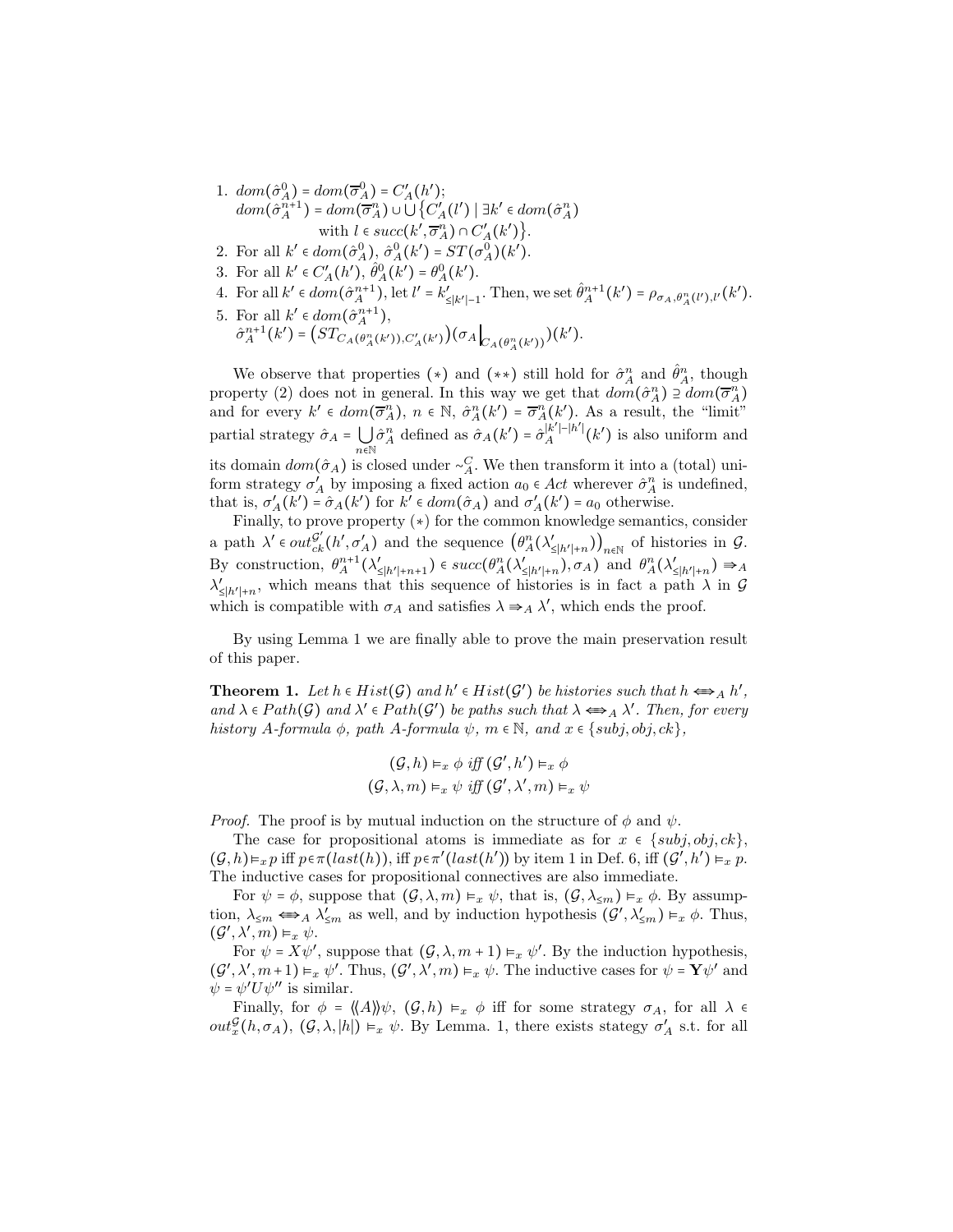$\lambda' \in out_{x}^{\mathcal{G}'}$  $\mathcal{G}'_x(h', \sigma'_A)$ , there exists  $\lambda \in out_x^{\mathcal{G}}(h, \sigma_A)$  s.t.  $\lambda \Leftrightarrow_A \lambda'$ . Since  $|h| = |h'|$ , by the induction hypothesis  $(G, \lambda, |h|) \models_x \psi$  iff  $(G', \lambda', |h'|) \models_x \psi$ . Hence,  $(G', h') \models_x \psi$ φ.

## 4 Bisimulations Games

In this section we introduce bisimulation games played on two iCGS and we prove that the existence of a winning strategy for the Duplicator coalition is equivalent to the existence of a bisimulation between the iCGS.

Definition 7 (Bisimulation Game). Given iCGSs  $\mathcal G$  and  $\mathcal G'$ , defined on the same sets Ag of agents and AP of atoms, a relation  $R \subseteq Hist(\mathcal{G}) \times Hist(\mathcal{G}')$ , and a pair  $(h_0, h'_0) \in Hist(\mathcal{G}) \times Hist(\mathcal{G}')$  of histories, we define the bisimulation game  $\mathcal{B}(\mathcal{G}, \mathcal{G}', R, h_0, h_0')$  as a turn-based game of imperfect information between four players: P-DUPL, P-SPOIL, called P-players, and I-DUPL, I-SPOIL, called I-players, organized in two coalitions: the DUPLICATOR coalition  ${P-DUPL, I}$ DUPL} and the SPOILER coaltion  ${P-Spoul}$ ,  $I-Spoul}$ , with both P-players having perfect information while both I-players have **the same** imperfect information.

At a higher-level, the bisimulation game is a turn-based game in which the Iplayers are in charge of defining the strategy simulators, in the sense that I-Spoil. chooses a partial strategy for A over some common knowledge neighbourhood in one of the game structures, and I-Dupl responds with an appropriate partial strategy for A in the other game structure. Then the perfectly-informed players come into play, by appropriately defining mappings between histories compatible with the chosen strategies, which represent "skolemizations" of conditions (2) and (3) in Def. 6.

The necessity for I-Spoil and I-Dupl to only have imperfect information comes from the fact that the same strategy profile has to be chosen by both players at positions which belong to the same common knowledge neighborhood in both game structures, since perfect information might be used by each player to trick the other player by choosing a strategy which is not uniform for some agent in coalition A.

More formally, the game proceeds as follows:

- 0. The positions of the game form a **labeled tree**, denoted  $T(\mathcal{B})$ , with the root position labeled  $(h_0, h'_0)$ . The rest of positions and their labels are given below.
- 1. Each position  $(h, h')$  where  $\pi(h) \neq \pi'(h')$  or  $(h, h') \notin R$  is winning for the SPOILER coalition.
- 2. Each position labeled  $(h, h') \in Hist(\mathcal{G}) \times Hist(\mathcal{G}')$  belongs to I-Spoil, and both I-players receive observation  $C_A(h) \times C'_A(h')$ . In each such position I-Spoil may choose between two types of transitions:
	- (a) For each  $\sigma_A \in PStr(C_A(h))$ , a transition to a successor (of the current position in the tree) labeled  $(h, h', \sigma_A, L)$ .
	- (b) For each  $\sigma'_A \in PStr(C'_A(h'))$  a transition to a successor labeled  $(h, h', \sigma'_A, R)$ .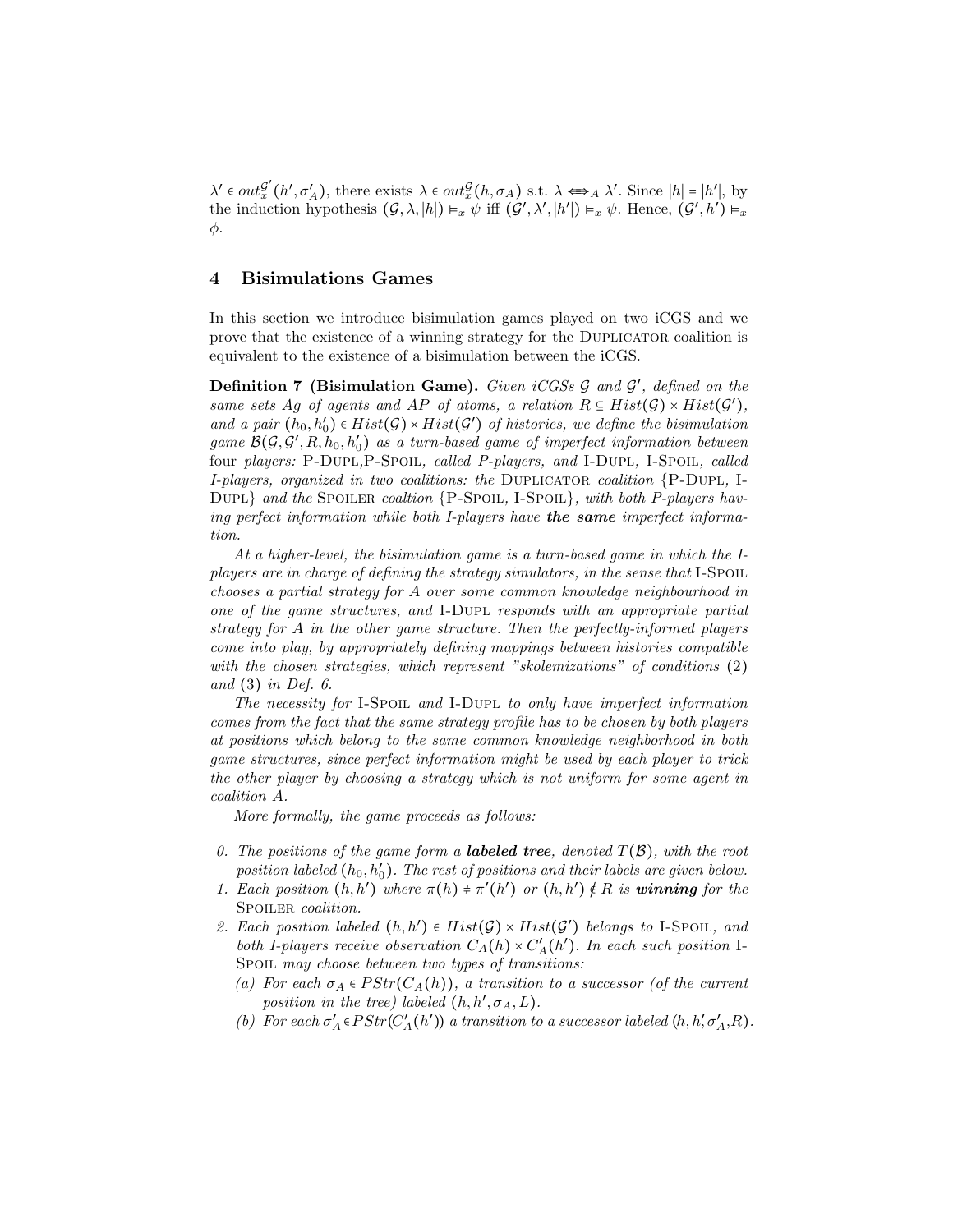- 3. Each position  $(h, h', \sigma_A, L)$  belongs to I-DUPL and both I-players observe  $\sigma_A$ . I-DUPL may choose, for each  $\sigma'_A \in PStr(C'_A(h'))$ , a transition to a successor labeled (h, h′ ,  $\sigma_A, \sigma'_A, L$ ).
- 4. Each position  $(h, h', \sigma'_A, R)$  belongs to I-DUPL and both I-players observe  $\sigma'_A$ . I-DUPL may choose, for each  $\sigma_A \in PStr(C_A(h))$ , a transition to a successor labeled (h, h′ ,  $\sigma_A, \sigma'_A, R$ ).
- 5. Each position  $(h, h', \sigma_A, \sigma'_A, L)$  belongs to P-Spoil and P-Spoil may choose, for each  $k' \in C'_{A}(h')$ , a transition to a successor labeled  $(h, h', \sigma_A, \sigma'_A, k', L)$ . In all positions at points 5-12, both I-players observe  $C_A(h) \times C'_A(h')$
- 6. Each position  $(h, h', \sigma_A, \sigma'_A, R)$  belongs to P-Spoil, and P-Spoil may choose, for each  $k \in C_A(h)$ , a transition to a successor labeled  $(h, h', \sigma_A, \sigma'_A, k, R)$ .
- 7. Each position  $(h, h', \sigma_A, \sigma'_A, k', L)$  belongs to P-DUPL, and P-DUPL may choose, for each  $k \in C_A(h)$ , a transition to a successor labeled  $(h, h', \sigma_A, \sigma'_A)$ ,  $k, k', L$ .
- 8. Each position  $(h, h', \sigma_A, \sigma'_A, k, R)$  belongs to P-DUPL, and P-DUPL may choose, for each  $k' \in C_A'(h')$ , a transition to a successor labeled  $(h, h', \sigma_A, \sigma'_A, \sigma'_B)$  $k, k', R$ ).
- 9. Each position  $(h, h', \sigma_A, \sigma'_A, k, k', L)$  belongs to P-Spoil, This position is winning for the SPOILER coalition if  $\pi(k) \neq \pi'(k')$  or  $(k, k') \notin R$ . In this position P-Spoil may choose, for each  $l' \in succ(k', \sigma'_{A})$ , a transition to a successor labeled  $(h, h', \sigma_A, \sigma'_A, k, k', l', L)$ .
- 10. Each position  $(h, h', \sigma_A, \sigma'_A, k, k', R)$  belongs to P-Spoil, This position is winning for the SPOILER coalition if  $\pi(k) \neq \pi'(k')$  or  $(k, k') \notin R$ . In this position P-Spoil may choose, for each  $l \in succ(k, \sigma_A)$ , a transition to a successor labeled  $(h, h', \sigma_A, \sigma'_A, k, k', l, R)$ .
- 11. Each position  $(h, h', \sigma_A, \sigma'_A, \vec{k}, \vec{k}', l', L)$  belongs to P-DUPL, and P-DUPL may choose, for each  $l \in succ(k, \sigma_A)$ , a transition to a successor labeled  $(l, l')$  from where Rule 1 above applies.
- 12. Each position  $(h, h', \sigma_A, \sigma'_A, k, k', l, R)$  belongs to P-DUPL, and P-DUPL may choose, for each  $l' \in succ(k', \sigma'_{A})$ , a transition to a successor labeled  $(l, l')$ from where Rule 1 above applies.

In the sequel, given a position  $p \in T(\mathcal{B})$ , we denote  $Obs(p)$  the set of positions which give the same observation as  $p$  to any of the I-players. Also, the set of strategies for the DUPLICATOR (resp. SPOILER) coalition is denoted  $\Sigma_{D}$ <sub>upl</sub> (resp.  $\Sigma_{Spoil}$ ). Further, the set of positions which are compatible with a strategy  $\sigma \in \Sigma_{Dupl} \cup \Sigma_{Spoil}$  is denoted  $Comp(\sigma)$ . Finally, for each position p we denote  $lab(p)$  its label, as per Def. 7 of bisimulation game.

Next, we prove that bisimulation relations and bisimulation games are equivalent characterisations of iCGS. To this end, given a history  $h_0 \in Hist(\mathcal{G})$ , we define the *pointed* iCGS  $\mathcal{G}(h_0)$  in which the initial state is  $h_0$  and the transitions are modified accordingly.

**Theorem 2.** For any A-bisimulation relation R between  $\mathcal{G}(h_0)$  and  $\mathcal{G}'(h_0)$  the DUPLICATOR coalition has a strategy to win the bisimulation game  $\mathcal{B}(\mathcal{G}, \mathcal{G}', R, h_0, h_0')$ .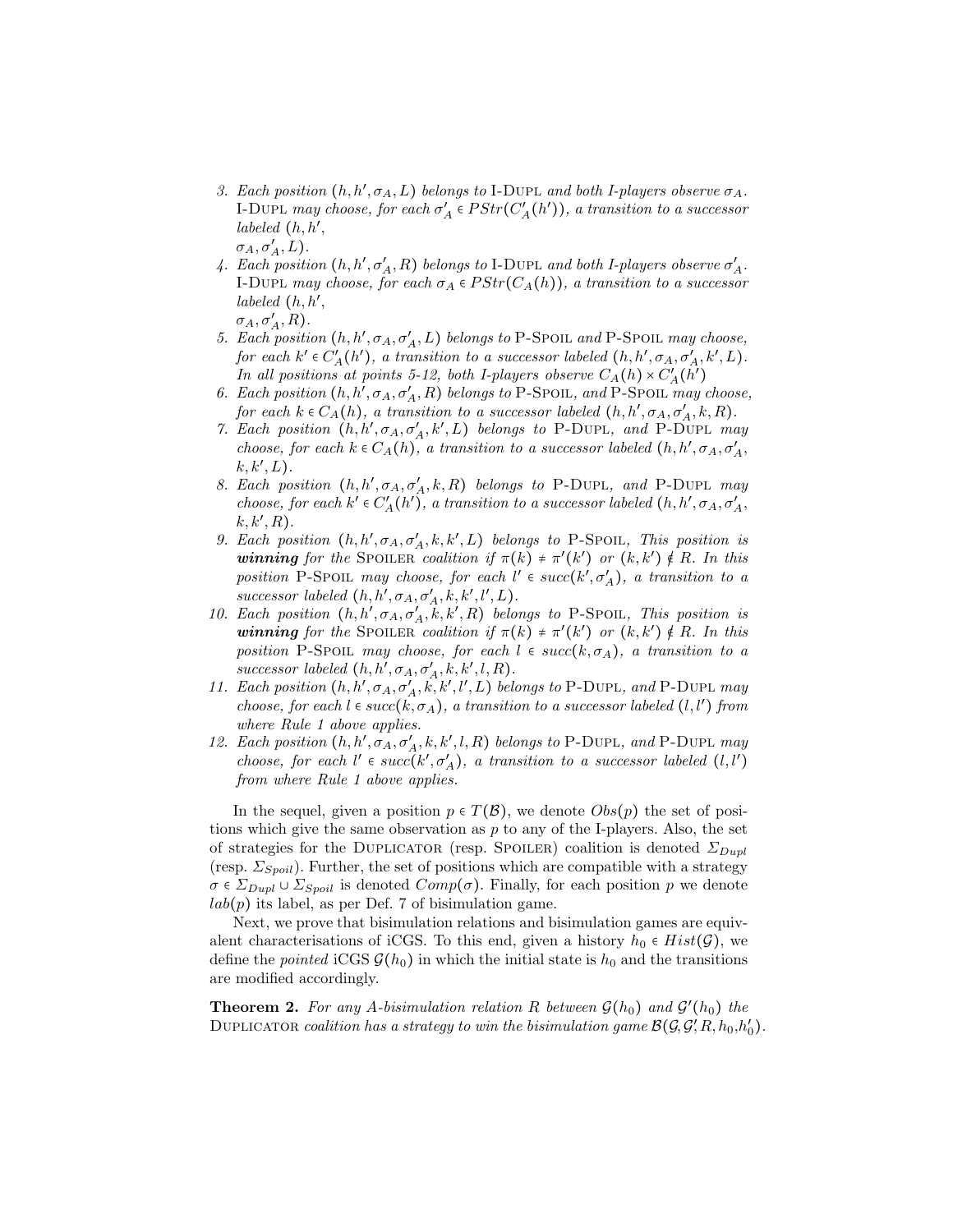Conversely, if the DUPLICATOR coalition has a joint strategy  $\sigma_D$  to win the game  $\mathcal{B}(\mathcal{G}, \mathcal{G}', R, h_0, h'_0)$ , then there exists an A-bisimulation  $\iff_A$  with  $\iff_A \subseteq$  $R \cap \{(h,h') \mid (h,h') \in out(p_{h_0,h'_0}, \sigma_D)\}\$ , where  $p_{h_0,h'_0}$  is the initial position of the bisimulation game  $\mathcal{B}(\mathcal{G}, \mathcal{G}', R, h_0, h'_0)$ .

*Proof.* We prove this theorem by double inclusion.

 $\Rightarrow$  Suppose that  $\Longleftrightarrow_A$  is an A-bisimulation. For convenience, we utilize, as in the proof of Lemma 1, the restated variant  $(3)$  of point  $(3)$  in Def. 6 of Asimulations, which assumes a mapping  $\rho_{\sigma_A,k,k'}$ : succ $(k', ST(\sigma_A)) \to succ(k, \sigma_A)$ that ensures that for any  $l' \in succ(k', ST(\sigma_A))$ , we have  $\rho_{\sigma_A,k,k'}(l') \Leftrightarrow_{A} l'$ . Since  $\iff$  is also a reverse simulation, we symmetrically consider  $\rho'_{\sigma'_{\lambda},k,k'}$ .  $succ(k, ST'(\sigma'_A)) \rightarrow succ(k', \sigma'_A) \text{ s.t. } \rho'_{\sigma'_A, k, k'}(l') \Longleftrightarrow_{A} l \text{ for any } l \in succ(k, ST'(\sigma'_A)).$ Similarly, we restate point (2) in Def. 6 in functional terms:

2 For for each  $\sigma_A \in PStr(C_A(h))$  there exists a mapping  $\theta_{\sigma_A}^{\leftarrow} : C_A'(h') \to C_A(h)$ such that for any  $i \in A$ , if  $k'_1 \sim'_i k'_2$  then  $\theta_{\sigma_A}^{\leftarrow}(k'_1) \sim_i \theta_{\sigma_A}^{\leftarrow}(k'_2)$ .

To see that this formulation is equivalent to item (2) in Def. 6, note first that this point restates as the first-order formula  $\varphi = \forall k' \in Hist(\mathcal{G}') \exists k \in Hist(\mathcal{G}) \Big( h' \sim_i'$  $k' \to h \sim_i k \wedge k \Rightarrow_A k'$ . This formula is equivalent to  $\forall \sigma_A.(\varphi \wedge \sigma_A \in PStr(C_A(h)))$ by the Universal Generalization Rule since  $\sigma_A$  is not free in  $\varphi$ . Then  $\theta_{\sigma_A}^{\leftarrow}$ :  $C_A'(h') \to C_A(h)$  corresponds to the *skolemization* of  $\exists k \in Hist(\mathcal{G})$  (seen as a unary function indexed by  $\sigma_A$ ).

By symmetry, for each  $\sigma'_A \in PStr(C'_A(h'))$  we denote  $\theta_{\sigma'}^{\rightarrow}$  $\overrightarrow{\sigma_A}: C_A(h) \to C'_A(h')$ the reverse mapping, which exists since  $\iff$ <sub>A</sub> is also a (reverse) simulation between  $\mathcal{G}'$  and  $\mathcal{G}$ .

Then, we define the strategy profile  $(\sigma_{ID}, \sigma_{PD})$  for the DUPLICATOR coalition as follows: for any position  $p$ ,

- 1. If  $lab(p) = (h, h', \sigma_A, L)$  then  $\sigma_{ID}(p) = ST(\sigma_A)$ , and if  $lab(p) = (h, h', \sigma'_A, R)$ then  $\sigma_{ID}(p) = ST'(\sigma'_A)$ .
- 2. If  $lab(p) = (h, h', \sigma_A, \sigma'_A, k', L)$  then  $\sigma_{PD}(p) = \theta_{\sigma_A}^{\leftarrow}(k')$ , and if  $lab(p) = (h, h', L)$  $\sigma_A, \sigma'_A, k, R$ ) then  $\sigma_{PD}(p) = \theta_{\sigma'_A}^{\rightarrow}(k)$ .
- 3. If  $lab(p) = (h, h', \sigma_A, \sigma'_A, k, k', \hat{l}', L)$  then  $\sigma_{PD}(p) = \rho_{\sigma_A, k, k'}(l')$  and if  $lab(p) =$  $(h, h', \sigma_A, \sigma'_A, k, k', l, R)$ then  $\sigma_{PD}(p) = \rho'_{\sigma'_{A},k,k'}(l)$ .

Since  $\iff$ <sub>A</sub> is an A-bisimulation and ST, ST' are strategy simulators that do not depend on h or h', strategy  $\sigma_{ID}$  is uniform, that is, for all positions  $p, p'$ belonging to I-Dupl and this player receives the same sequence of observations along the history that leads to  $p$  and the history that leads to  $p'$ , we must have  $\sigma_{ID}(p) = \sigma_{ID}(p')$ . Then, all the runs that are compatible with the strategy profile  $\sigma_D$  never reach a position  $(h, h')$  where SPOILER wins:

a. For  $lab(p) = (h, h', \sigma_A, \sigma'_A, k', L), lab(succ(p, \sigma_D)) = (h, h', \sigma_A, \sigma'_A, \theta^{\leftarrow}_{\sigma_A}(k'), k',$ L). But  $\theta_{\sigma_A}^{\leftarrow}(k') \Rightarrow_A k$  by point (2) for Def. 6, which implies that  $succ(p, \sigma_D)$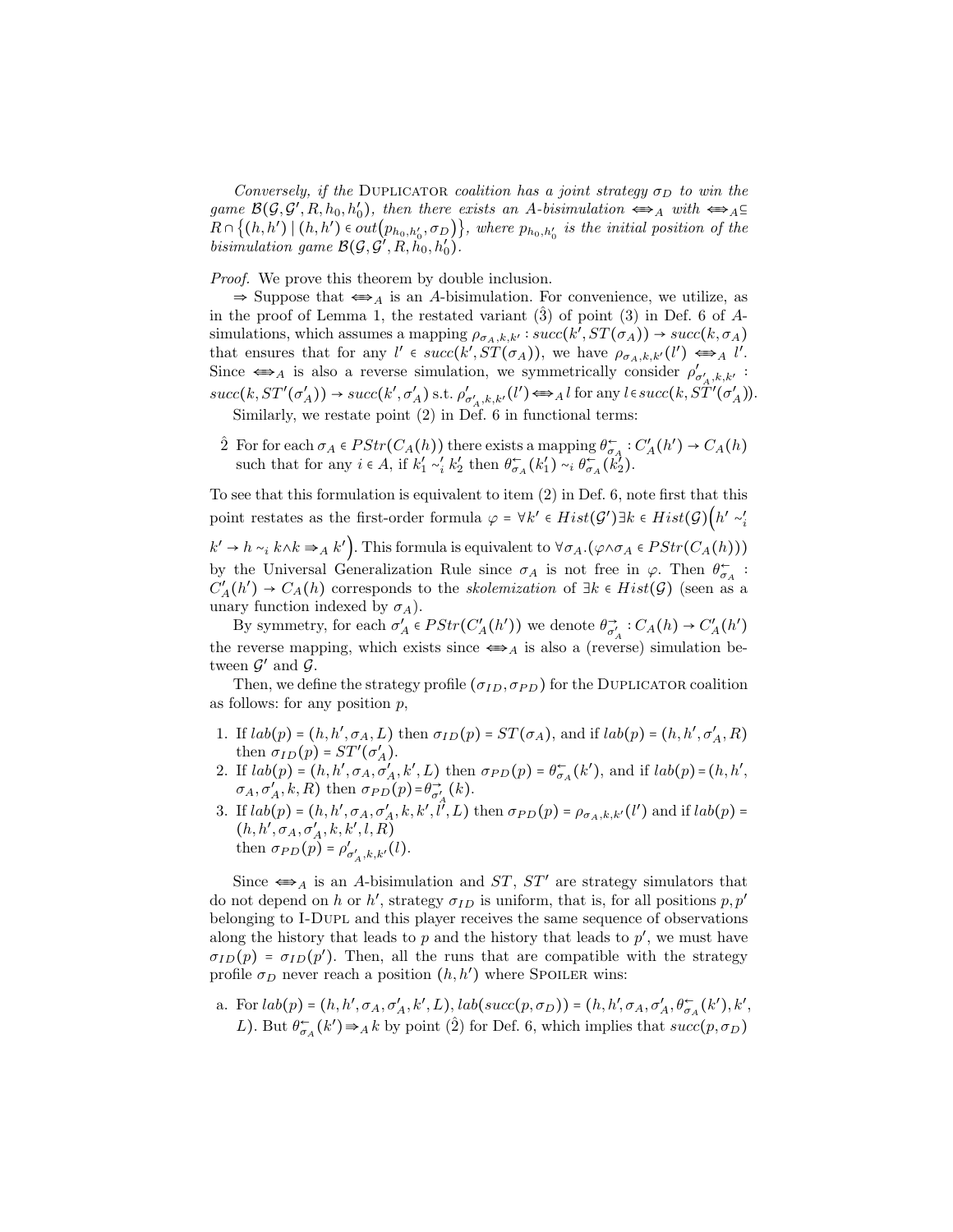is not winning for SPOILER. A similar argument holds for  $lab(p) = (h, h', \sigma_A,$  $\sigma'_A, k, R$ ).

b. For  $lab(p) = (h, h', \sigma_A, \sigma'_A, k, k', l', L), lab(succ(p, \sigma_D))$ =(h, h',  $\sigma_A$ ,  $\sigma'_A$ , k, k',  $\rho_{\sigma_A, k, k'}(l'), l', L$ ). But  $\rho_{\sigma_A, k, k'}(l')$  $\Rightarrow$  A l' by point (3) for Def. 6, which implies that succ(p,  $\sigma_D$ ) is not winning for SPOILER. A similar argument holds for  $lab(p)$  =  $(h, h', \sigma_A, \sigma'_A, k, k', l, R).$ 

 $\Leftarrow$  Suppose now that we have a winning joint strategy  $\sigma_D = (\sigma_{ID}, \sigma_{PD})$  for the DUPLICATOR coalition. Then, for each position p that is consistent with  $\sigma_D$ , with label  $lab(p) = (h, h') \in Hist(\mathcal{G}) \times Hist(\mathcal{G}')$ , we set  $h \Longleftrightarrow_A^{\sigma_D} h'.$ 

The strategy simulators are then defined as follows: for each  $h \iff_A^{\sigma_D} h'$ with  $(h, h') = lab(p)$  for some position p in the bisimulation game, and each  $\sigma_A \in PStr(C_A(h))$ , note first that we have a I-Spoil transition to a position  $p_{\sigma_A}^1$  labeled  $(h, h', \sigma_A, L)$  and then a I-DUPL transition to a position  $p_{\sigma_A}^2$  labeled  $(h, h', \sigma_A, \sigma_{ID}(p_{\sigma_A}^1), L)$ . Then, we set  $ST_{C_A(h), C'_A(h')}(\sigma_A) = \sigma_{ID}(p_{\sigma_A}^1)$ . Note that this definition is independent of the choice of  $\hat{p}$  since, by construction, all positions  $\bar{p}$  with  $lab(\bar{p}) = lab(p)$  are indistinguishable for I-DUPL, as he observes only  $C_A(h) \times C_A(h')$  and  $\sigma_A$ . Hence,  $\sigma_{ID}(p_{\sigma_A}^1) = \sigma_{ID}(\overline{p}_{\sigma_A}^1)$  $(\frac{1}{\sigma_A})$ , where  $\overline{p}^1_{\sigma}$  $\frac{1}{\sigma_A}$  is the position resulting by I-Spoil choosing  $\sigma_A$  in position  $\overline{p}$ . This ensures that ST is indeed a strategy simulator according to Equation (1).

Furthermore, the mappings  $\theta_{\sigma_A}^{\leftarrow}$  are defined as follows: given position p with  $lab(p) = (h, h')$  as above, then for each  $\sigma_A \in PStr(C_A(h))$ , denote first  $p_{\sigma_A}^1$ the position resulting from I-Spoil executing transition  $\sigma_A$ ; further denote  $p_{\sigma_A}^2$ the position which belongs to P-Spoil after P-DUPL executes action  $\sigma_D(p_{\sigma_A}^{\hat{1}})$ . Note then that, in position  $p_{\sigma_A}^2$ , for each  $k' \in C_A'(h')$ , P-Spoil has a move to a position  $p_{\sigma_A,k'}^3$  which is labeled  $(h, h', \sigma_A, \sigma_{ID}(p_{\sigma_A}^1), k', L)$  which belongs to P-DUPL. Then we define  $\theta_{\sigma_A}^{\leftarrow}(k') = \sigma_{PD}(p_{\sigma_A,k'}^3)$ .

This definition is dependent on the choice of the starting position  $p$ , but this is not an issue for our definition of  $\Longleftrightarrow_{A}^{\sigma_D}$  since there is no requirement for building the maximal bisimulation associated with a bisimulation game. Note further that this definition, together with the fact that  $\sigma_D$  is winning and hence position  $p_{\sigma_A,k'}^4 = succ(p_{\sigma_A,k'}^3, \sigma_{PD}(p_{\sigma_A,k'}^3))$  is not winning for the SPOILER coalition, implies that  $\pi(\theta_{\sigma_A}^{\leftarrow}(k')) = \pi'(k')$  and further ensures that  $\theta_{\sigma_A}^{\leftarrow}(k')$  satisfies the restated point  $(\hat{2})$  for Def. 6.

Finally, by proceeding from position  $p_{\sigma_A,k'}^4$ , which again belongs to P-Spoil, for each P-Spoil's choice of some history  $l' \in succ(k',\sigma_{ID}(p_{\sigma_A}^1))$ , the game proceeds to a position  $p_{\sigma_A, k', l'}^5$  that belongs to P-DUPL and is labeled with *lab*(  $p_{\sigma_A, k', l'}^5$  =  $(h, h', \sigma_A, \sigma_{ID}(\rho_{\sigma_A}^1), \sigma_{PD}(\rho_{\sigma_A, k'}^3), k', l', L)$ . We then define  $\rho_{\sigma_A, \theta_{\sigma_A}^+(k'), k'}$  $(l') = \sigma_{PD}(p_{\sigma_A, k', l'}^5)$ . Also note that this definition is dependent on the choice of the initial position  $p$  with no loss of generality, and the fact that  $\sigma_D$  is winning ensures that the position resulting from  $p_{\sigma_A, k', l'}^5$  by P-DUPL's choice and labeled  $(\sigma_{PD}(p_{\sigma_A,k',l'}^5,l'),$  is not winning for Spoiler. In particular,  $\pi(p_{\sigma_A,k',l'}^5) = \pi'(l')$ and  $\rho_{\sigma_A, \theta_{\sigma_A}^{\leftarrow}(k'), k'}$  satisfies the restated point (3) for Def. 6.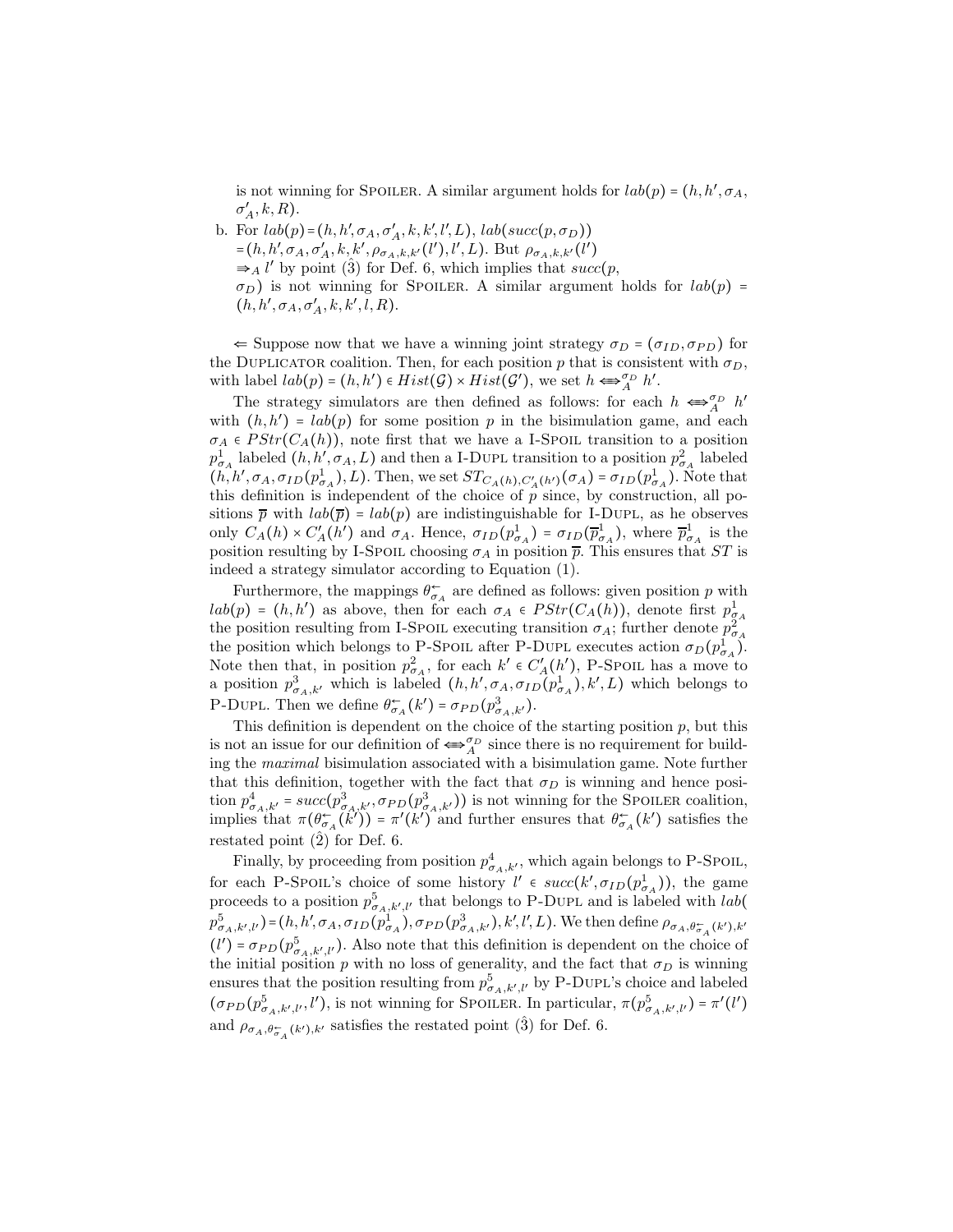

Fig. 2. Counterexample for the Hennessy-Milner property for the subjective and objective semantics.

Similar considerations give us the definitions for  $\theta_{\sigma'_A}^{\rightarrow}$  and  $\rho'_{\sigma'_A,k,k'}$  for each  $\sigma'_A \in PStr(C_A'(h'))$ ,  $k' \in C_A'(h')$  and  $k \in C_A(h)$  with  $k \Leftrightarrow_A k'$ . This completes the proof of Theorem 2.

We conclude this section with some immediate properties about our bisimulation games and bisimulation relations.

- **Proposition 1.** 1. The set of bisimulations associated with the same strategy simulator forms a complete lattice w.r.t. set inclusion.
- 2. If two iCGS  $\mathcal G$  and  $\mathcal G'$  are bisimilar, then the DUPLICATOR coalition has a winning strategy in the bisimulation game  $\mathcal{B}(\mathcal{G}, \mathcal{G}', Tot)$  where  $Tot$  is the total relation  $Hist(\mathcal{G})\times Hist(\mathcal{G}')$ .

The second claim follows by observing that if the Duplicator coalition has a strategy to win a bisimulation game  $\mathcal{B}(R) = \mathcal{B}(\mathcal{G}, \mathcal{G}', h_0, h'_0, R)$  for some R, then they also have a strategy to win the bisimulation game  $\mathcal{B}(Tot)$  =  $\mathcal{B}(\mathcal{G}, \mathcal{G}', h_0, h'_0, \mathcal{T}ot),$  and the construction in Theorem 2 can be used to show that the bisimulation associated with  $\mathcal{B}(R)$  is included in the bisimulation associated with  $\mathcal{B}(Tot)$ . Hence, this latter is maximal w.r.t. all bisimulations that share the strategy simulator constructed as in Theorem 2.

# 5 The Hennessy-Milner Property

We now show that the notion of bisimulation introduced in Sec. 3 enjoys the Hennessy-Milner property. To this end, we need to define A-equivalence between iCGS. Specifically, given iCGS  $\mathcal G$  and  $\mathcal G'$  with histories  $h_0 \in Hist(\mathcal G)$  and  $h'_0 \in$  $Hist(\mathcal{G}')$ , we say that the pointed iCGS  $\mathcal{G}(h_0)$  and  $\mathcal{G}'(h'_0)$ , having  $h_0$  and  $h'_0$  as respective initial histories, are A-equivalent iff for every A-formula  $\phi$ ,  $(\mathcal{G}, h_0) \vDash_x \phi$ iff  $(\mathcal{G}', h_0') \vDash_x \phi$ .

Theorem 3. The notion of bisimulation in Def. 6 enjoys the Hennessy-Milner property, that is, the pointed iCGS  $\mathcal{G}(h_0)$  and  $\mathcal{G}'(h'_0)$  are A-equivalent for the common knowledge semantics if and only if they are A-bisimilar.

Before proving Theorem 3, as a counterexample for the subjective and objective semantics, we recall the example used in [6] depicted in Figure 2. In each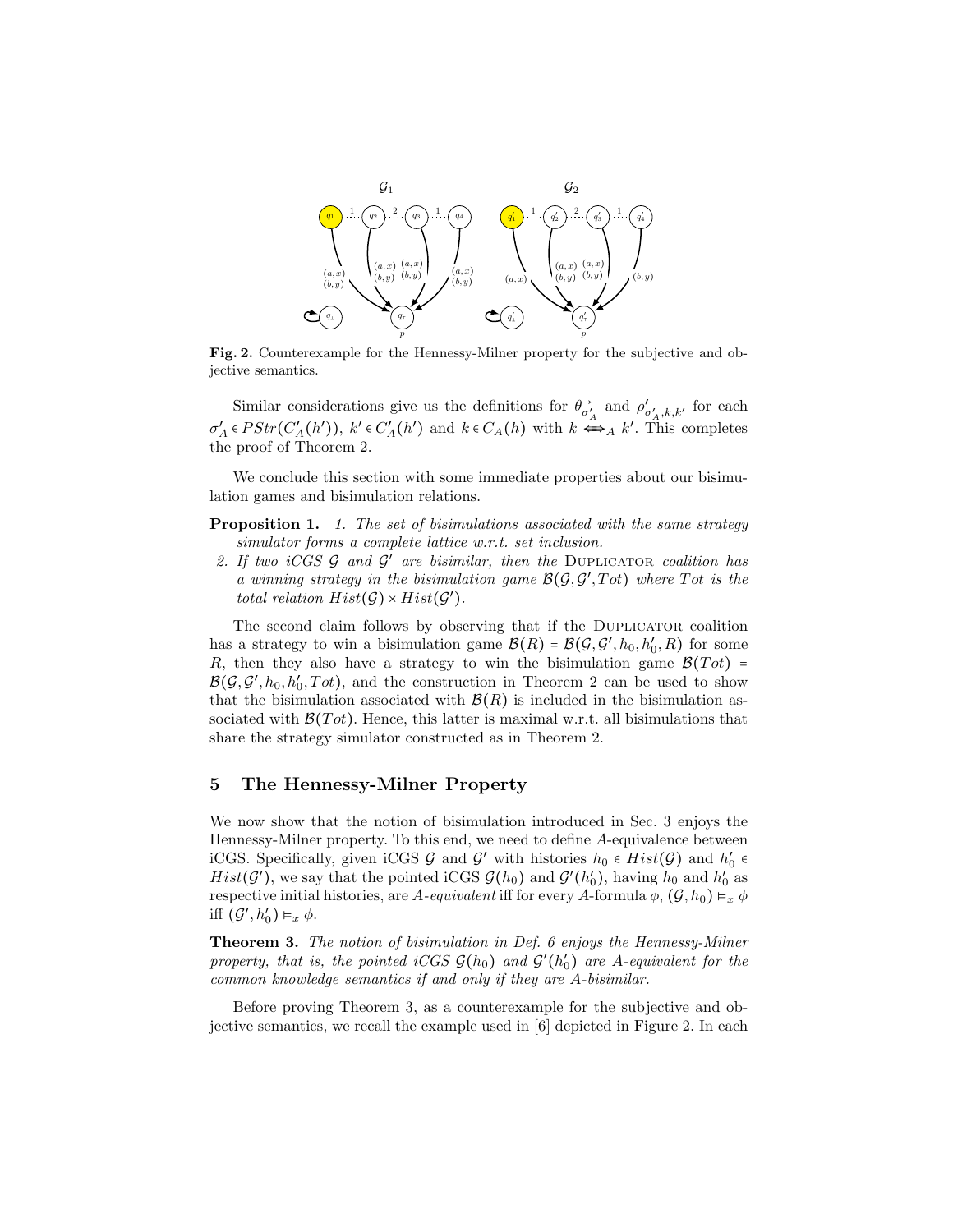state agent 1 can execute actions  $\{a, b, c\}$  while agent 2 can execute  $\{x, y, z\}$ . The transitions shown lead to  $q_{\text{T}}$  and  $q'_{\text{T}}$ , while the omitted transitions lead to  $q_{\perp}$  and  $q'_{\perp}$ , respectively. We can check that states  $q_i$  and  $q'_j$ , with  $i, j \in \{1, 2, 3, 4\}$ , are  $\{1,2\}$ -equivalent, and it holds the same also for states  $q_{\perp}$  (resp.,  $q_{\perp}$ ) and  $q'_{\perp}$  (resp.,  $q'_{\perp}$ ). Therefore,  $\mathcal{G}_1$  and  $\mathcal{G}_2$  are  $\{1,2\}$ -equivalent, i.e., they satisfy the same  ${1, 2}$ -formulas in ATL<sup>\*</sup>. However, there is no  ${1, 2}$ -bisimulation between the two iCGS. In particular, for any  $i, j \in \{1, 2, 3, 4\}$ , state  $q_i$  cannot be  $\{1, 2\}$ bisimilar with any state  $q'_j$ .

The lack of a bisimulation between the two structures in Fig. 2 follows by observing that the SPOILER coalition wins the appropriate bisimulation game, since in the initial position  $(q_1, q'_1)$ , I-Spoil may choose strategy  $\sigma$  which produces action tuple  $(a, x)$  in each state in  $C_{\{1,2\}}(q_1) = \{q_1, q_2, q_3, q_4\}$ . If I-DUPL responds with strategy  $\sigma'(q'_1) = \sigma'(q'_2) = \sigma'(q'_3) = \sigma'(q_4) = (a, x)$ , then P-Spoil will choose state  $q'_4$ , and P-DUPL has no good choice of some state in  $\mathcal{G}_1$  whose successor by  $\sigma$  is labeled  $\neg p$ , which is the label of the successor of  $q'_4$  by  $\sigma'$ . Similar situations occur for all the other choices by I-Dupl.

To prove Theorem 3, we actually prove the following Gale-Stewart-type theorem for the bisimulation games introduced in Def. 7:

Theorem 4 (Gale-Stewart theorem for bisimulation games). Each bisimulation game is **determined**: either the DUPLICATOR coalition or the SPOILER coalition wins the game.

Proof. We follow the pattern of Gale-Stewart games by proving first that, at positions where one coalition does not have a winning strategy, the other one has a "defensive" strategy, and then showing that any defensive strategy is winning.

Formally, a **defensive** strategy for the SPOILER coalition in the bisimulation game is a joint strategy  $\sigma_S = (\sigma_{IS}, \sigma_{PS})$  such that, for any position p of the game which is compatible with  $\sigma_D$ , DUPLICATOR does not have a winning strategy starting from the set of positions that have the same observability as p and are compatible with  $\sigma_S$ . Defensive strategies for DUPLICATOR are defined similarly.

We then have:

Lemma 2. If DUPLICATOR coalition does not have a winning strategy, then SPOILER coalition has a defensive strategy.

The proof of this claim works similarly to the classical case [14], by building the defensive strategy by induction on the level of the position in the tree of positions of the bisimulation game, such that, at each position belonging to P-Spoil or I-Spoil, we identify one "defensive" action for these agent. The difficulty is to build a uniform strategy for I-SPOIL, i.e., at two positions with identical observations for I-Spoil, her actions are identical.

The argument is similar for the base case and the inductive cases, and starts by assuming the following: for some position p with  $lab(p) = (\overline{h}, \overline{h}')$ , the SPOILER coalition does not have a defensive strategy from  $Obs(p)$ , but neither DUPLIcator has a winning strategy from  $Obs(p)$ . Therefore the following property,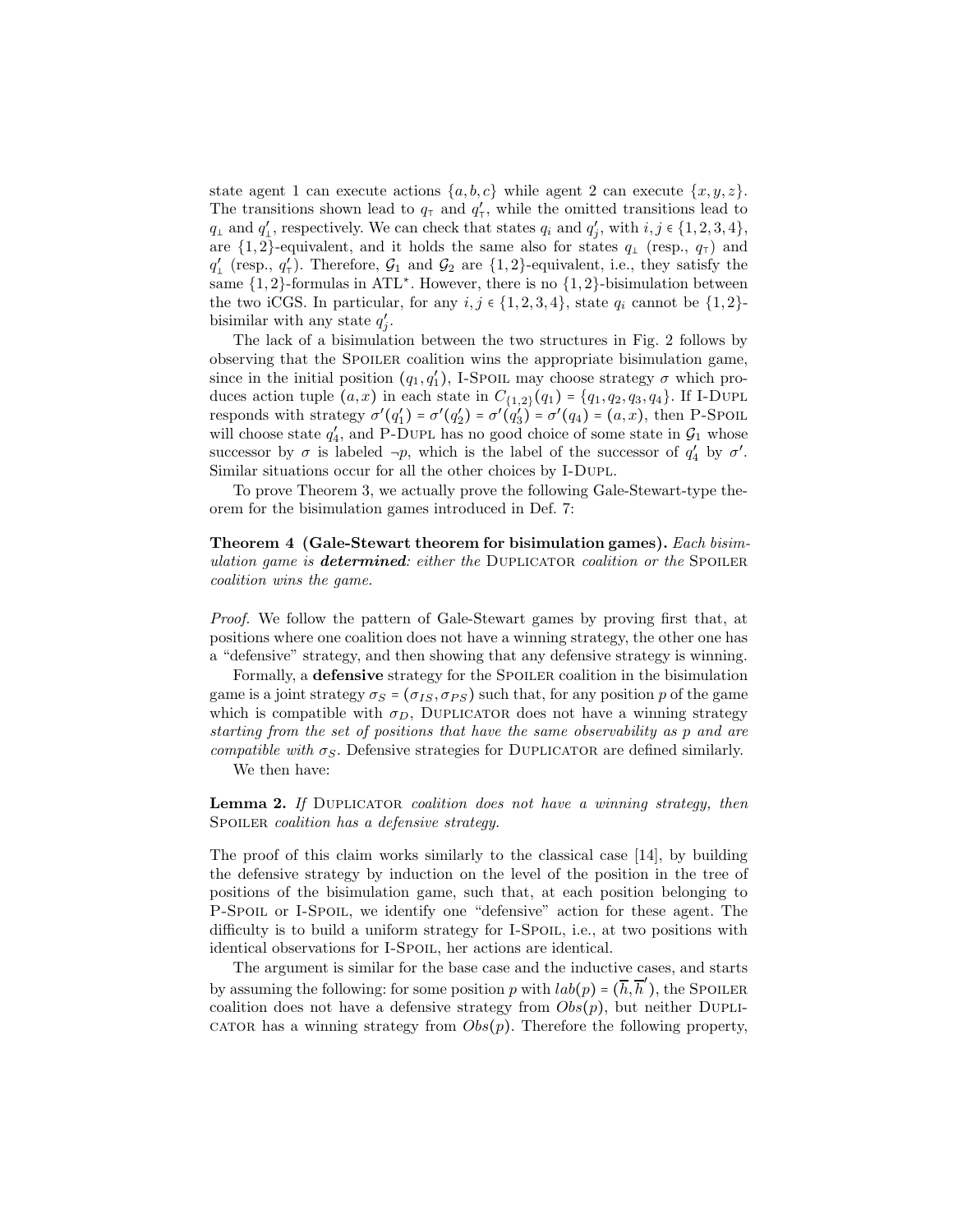which formalizes the lack of a defensive strategy w.r.t. L-transitions (i.e. steps 2.a, 3, 5, 7, 9 and 11) in the bisimulation game, holds:

$$
\forall p_1 \in Obs(p) \ \forall \sigma \in PStr(C_A(lab(p_1)))
$$
  
\n
$$
\exists \sigma'_{\sigma, p_1} \in PStr(C'_A(lab_2(p_1))) \ \forall k' \in C'_A(lab_2(p_1))
$$
  
\n
$$
\exists k_{\sigma, p_1, k'}, \in C_A(lab_1(p_1)) \ \forall l' \in succ(k', \sigma'_{\sigma, p_1})
$$
  
\n
$$
\exists l_{\sigma, p_1, k', l'} \in succ(k_{\sigma, p_1, k'}, \sigma) \ \exists \sigma_D = (\sigma_{ID}, \sigma_{PD}) \in \Sigma_{Dupl}
$$
  
\nwith  $\sigma_D$  winning from position  $(l_{\sigma, p_1, k', l'}, l')$  (3)

Note that a similar property holds w.r.t. R-transitions.

Notice that, by default, nothing excludes having some  $p_1, p_2 \in Obs(p)$  such that, for some,  $\sigma \in PStr(C_A(lab_1(p))), \sigma'_{\sigma, p_1} \neq \sigma'_{\sigma, p_2}$ . But I-DUPL can choose the same  $\sigma'_{\sigma,p}$  and P-DUPL can then choose  $l_{\sigma,p,k',l'}$  at all positions  $p_1 \in Obs(p)$ , because choices of  $k'$  for P-DUPL in Formula 3 are quantified over the whole  $C'_{A}(lab_2(p_1)) = C'_{A}(lab_2(p))$ . In other words, because I-DUPL's choice of  $\sigma'_{\sigma,p}$  combined with P-DUPL choice of  $l_{\sigma,p,k',l'}$  are "defensive" at position p, they are "defensive" at any other position  $p_1 \in Obs(p)$ . This way, I-DUPL's choice can be made uniform w.r.t. her observations, which gives a winning strategy for the DUPLICATOR coalition at  $p$ , fact which contradicts the initial assumption.

Formally, from any position  $p_1 \in Obs(p)$ , the following strategy for DUPLIcator coalition is winning:

- Denote  $p_{\sigma}^1$  the successor of  $p_1$  after I-Spoil chooses  $\sigma$ . Then I-DUPL chooses  $\sigma_{\sigma,p}^{\prime}$  at  $p_{\sigma}^{\mathbb{I}}$ .
- Denote the resulting position  $p_{\sigma,\sigma'_{\sigma,p}}^1$ . Denote further by  $p_{\sigma,\sigma'_{\sigma,p},k'}^1$  the successor of  $p_{\sigma,\sigma'_{\sigma,p}}^1$  after P-Spoil has chosen  $k' \in C'_{\mathcal{A}}(lab_2(p))$ . Then P-DUPL chooses  $k_{\sigma,p,k'} \in C_A(lab_1(p))$  at  $p^1_{\sigma,\sigma'_{\sigma,p},k'}.$
- Denote the resulting position  $p_{\sigma,\sigma'_{\sigma,p},k_{\sigma,p,k'}}$ . Also denote  $p^1_{\sigma,\sigma'_{\sigma,p},k',k_{\sigma,p,k'},l'}$  the successor of  $p^1_{\sigma,\sigma'_{\sigma,p},k_{\sigma,p,k'}}$  after P-Spoil chooses  $l' \in succ(k',\sigma'_{\sigma,p})$ . Then P-DUPL chooses  $l_{\sigma,p,k',l'} \in succ(k_{\sigma,p,k'},\sigma)$  at  $p^1_{\sigma,\sigma'_{\sigma,p},k',k_{\sigma,p,k'},l'}$ .

Formula 3 implies that from the resulting position, which is labeled  $(l_{\sigma,p,k',l'},$ l'), the DUPLICATOR coalition has a winning strategy. Hence, we have a winning strategy for the DUPLICATOR coalition from  $Obs(p)$ , which contradicts the initial assumption.

As a result, the SPOILER coalition must have a defensive strategy from  $Obs(p)$ , which can be built by negating Formula 3, after which the construction continues by induction on the observation class of the resulting positions labeled  $(l_{\sigma,p,k',l'},l')$ . A similar argument shows that, when SPOILER coalition does not have a winning strategy, DUPLICATOR coalition has a defensive strategy.

It remains to show that a defensive strategy for DUPLICATOR is winning. This follows by observing that any infinite path in  $T(\mathcal{B})$  which is compatible with a defensive strategy for DUPLICATOR must not pass through a position which is winning for SPOILER, hence is an infinite path which is winning for Duplicator, which ends the proof.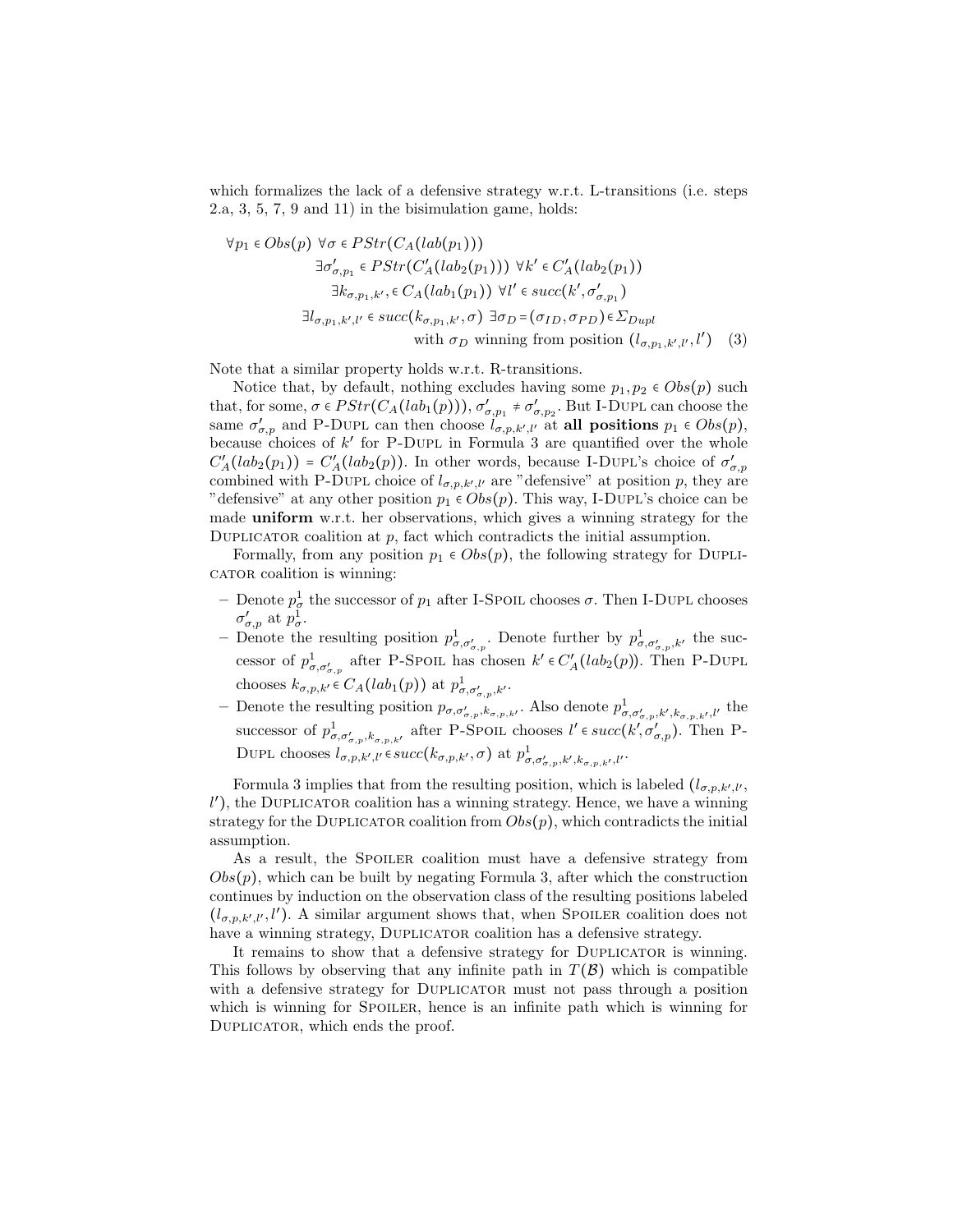We can now proceed with the proof of Theorem 3.

*Proof.* Theorem 3 Assume that there exists no bisimulation between  $G$  and  $G'$ which, by Proposition 1, means that in the bisimulation game  $\mathcal{B}(\mathcal{G}, \mathcal{G}', s_0, s'_0, Tot)$ the Duplicator coalition has no winning strategy. By the determinacy theorem, the SPOILER coalition has a winning strategy  $\sigma_S = (\sigma_{IS}, \sigma_{PS})$ . Since each position in the bisimulation game has a finite number of successors, as a consequence of König's Lemma, there exists a finite set  $P_{\sigma_S}$  of winning positions for SPOILER such that all runs compatible with  $\sigma_S$  pass through one position of  $P_{\sigma_S}$ .

Pick then a position  $p$  labeled  $(h, h')$  such that, on all runs starting from p and compatible with  $\sigma_S$ , the first position labeled with some  $(l, l')$  occurring on the run after  $p$  is a winning position for SPOILER. Note that the following property, formalizing the fact that  $\sigma_S$  is winning, holds:

$$
\exists \sigma \in PStr(C_A(h)) \,\forall \sigma' \in PStr(C'_A(h')) \,\exists k'_{\sigma'} \in C'_A(h') \,\forall k \in C_A(h) \n\left(\pi(k) = \pi'(k'_{\sigma'}) \to \exists l'_{\sigma', k'_{\sigma'}, k} \in succ(k', \sigma')\right) \n\forall l \in succ(k, \sigma) \,\pi(l) \neq \pi(l'_{\sigma', k'_{\sigma'}, k})
$$
\n(4)

where  $\sigma = \sigma_{IS}(p)$ ,  $k'_{\sigma'} = \sigma_{PS}(p_1)$ ,  $p_1$  is the successor of p after I-Spoil chooses  $\sigma$ and P-DUPL answers with  $\sigma'$ , and  $l'_{\sigma', k'_{\sigma'}, k} = \sigma_{PS}(p_2)$  where  $p_2$  is the successor of  $p_1$  after P-Spoil chooses k' and P-DUPL answers with k. Note that the implication with premise  $\pi(k) = \pi'(k'_{\sigma'})$  is needed since P-DUPL's choices with  $\pi(k) \neq \pi'(k'_{\sigma'})$  are immediately winning for SPOILER, and then there is no need to proceed with steps 11-12 corresponding with the successors of  $k$  and  $k'$ .

So, if we define the formula

$$
\varphi(P_{\sigma_S}) = \langle \!\langle A \rangle \rangle \langle X \bigg( \bigwedge_{\sigma' \in PStr(C'_A(h'))} \big( \mathbf{Y} \pi'(k'_{\sigma'}) \to \bigvee_{k \in C_A(h)} \neg \pi'(l'_{\sigma', k'_{\sigma'}, k}) \big) \bigg) \tag{5}
$$

then Formula 4 implies that  $(G, h) \models_{ck} \varphi(P_{\sigma_S})$  but, on the other hand,  $(G', h') \notin_{ck}$  $\varphi(P_{\sigma_S}).$ 

To see this, note that, in  $\varphi(P_{\sigma_S})$  the coalition operator  $\langle \nvert A \rangle$  encodes  $\exists \sigma \in \mathcal{L}$  $PStr(C_A(h))$  in 4. Further, the conjunction indexed by  $\sigma'$  in 5 corresponds to the universal quantifier on  $\sigma'$  in 4. The  $k'_{\sigma'}$  in 5 represents the skolemization of the existential quantification over  $k'_{\sigma'}$  in 4. The last disjunction in 5 corresponds with the existential quantification over  $k$  in 4. The existential quantification over  $l'_{\sigma',k'_{\sigma'},k}$  in 4 is encoded in 5 by its skolemization, denoted  $l'_{\sigma',k'_{\sigma'},k}$  too. Finally, the universal quantifier over  $l \in succ(k, \sigma)$  in 4 and the last property connecting l to  $l'_{\sigma',k'_{\sigma'},k}$  is encoded in 5 by  $\neg \pi'(l'_{\sigma',k'_{\sigma'},k})$ .

The yesterday operator  $Y$  is needed because we must encode the part of  $4$ referring to  $\pi(k)$ , which refers to the current position. Unfortunately, a formula like  $\langle A \rangle(\pi(k) \to X\psi)$  which would simulate more easily the implication  $\pi(k)$  =  $\pi'(k'_{\sigma'}) \to \exists l'_{\sigma',k'_{\sigma'},k} \in succ(k',\sigma') \dots$  from 4 would not be ATL but rather ATL<sup>\*</sup>. But, in order to correctly simulate quantifier order from 4, in 5  $\pi(k)$  must lie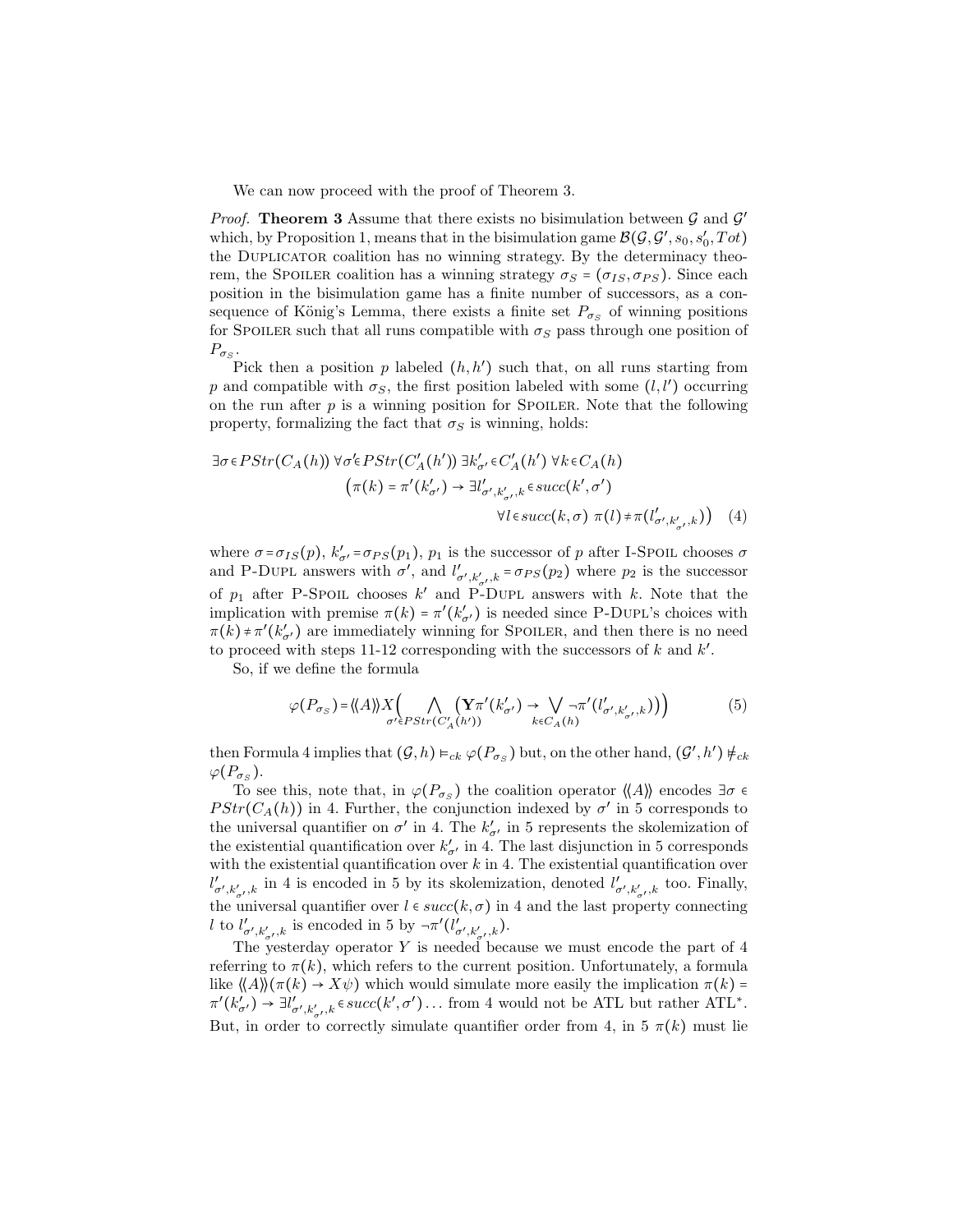within the scope of  $\langle A \rangle X$ , which refers to the positions one time step after the current position. Hence, in the scope of  $\langle\langle A \rangle\rangle X$  we need to recover the value of  $\pi(k)$  at the previous position, hence we utilize Y. We believe Y might not be needed for the full  $ATL^*$ , a topic for further research.

The proof can then be completed by induction as follows: we modify the bisimulation game by appending a new winning condition for SPOILER: all positions in  $Obs(p)$  are labeled as winning, with the formula  $\varphi$  witnessing this. The set of atomic propositions for both iCGS is augmented with  $p_{\varphi}$  and, for each  $(h, h')$  labeling a position  $p_1 \in Obs(p)$ , we augment  $\pi(h)$  with  $p_\varphi$  while  $\pi'(h')$  is left unchanged. This provides us with a new bisimulation game in which (the appropriately updated) strategy profile  $\sigma_S$  is still a winning strategy for SPOILER, there is a strictly smaller set of positions  $P'_{\sigma_S}$  which are winning for SPOILER, and all runs compatible with  $\sigma_S$  pass through one position of  $P'_{\sigma_S}$ .

The argument ends when we obtain some  $P_{\sigma_S}^m$  for which  $Obs(P_{\sigma_S}^m)$  is a singleton, which means that  $(h_0, h'_0) \in P_{\sigma_S}^m$ . Then the formula  $\varphi(P_{\sigma_S}^m)$  built as in Equation 5 is the witness that  $(G, h_0)$  is not A-equivalent with  $(G', h'_0)$ .

## 6 Undecidability Result

In this section we show that deciding the existence of bisimulations between iCGS is undecidable in general. We state immediately the main result of this section.

**Theorem 5.** The problem of checking whether two CGS  $\mathcal{G}_1$  and  $\mathcal{G}_2$  defined on the same set Ag of agents are A-bisimilar, for some set  $A \subseteq Ag$  of agents, is undecidable.

The proof of Theorem 5 can be outlined as follows: given any deterministic Turing Machine, by building on [12] we construct a 3-agent iCGS which has the property that two agents (call them 1 and 2) have a winning strategy to avoid an error state if and only if the TM never stops when starting with an empty tape. We note that this strategy, when it exists, is unique. Then, we construct a second 3-agent "simple" iCGS in which there exists a unique strategy for agents 1 and 2 (without memory) for avoiding an error state. Finally, we prove that these two iCGS are bisimilar if and only if the TM never stops when starting with an empty tape, which is sufficient to derive the undecidability of the former problem.

We start with the construction of the second iCGS, which is depicted in Figure 3. Note that the transitions only represent the actions of agents 1 and 2, agent 3's role is to "solve nondeterminism" in states  $s_{init}$ ,  $s_{gen}$  and  $s_{tr}$ . First of all, we prove the following lemma.

**Lemma 3.** In the  $iCGS$  depicted in Figure 3 there exists a unique strategy for agents 1 and 2 to avoid state  $s_{err}$ .

*Proof.* Note that, in all the states except  $s_{amb}^1$  and  $s_{amb}^2$ , coalition  $\{1,2\}$  must play  $(\alpha k, \alpha k)$  to avoid  $s_{err}$ . To further understand why 1 and 2 need to play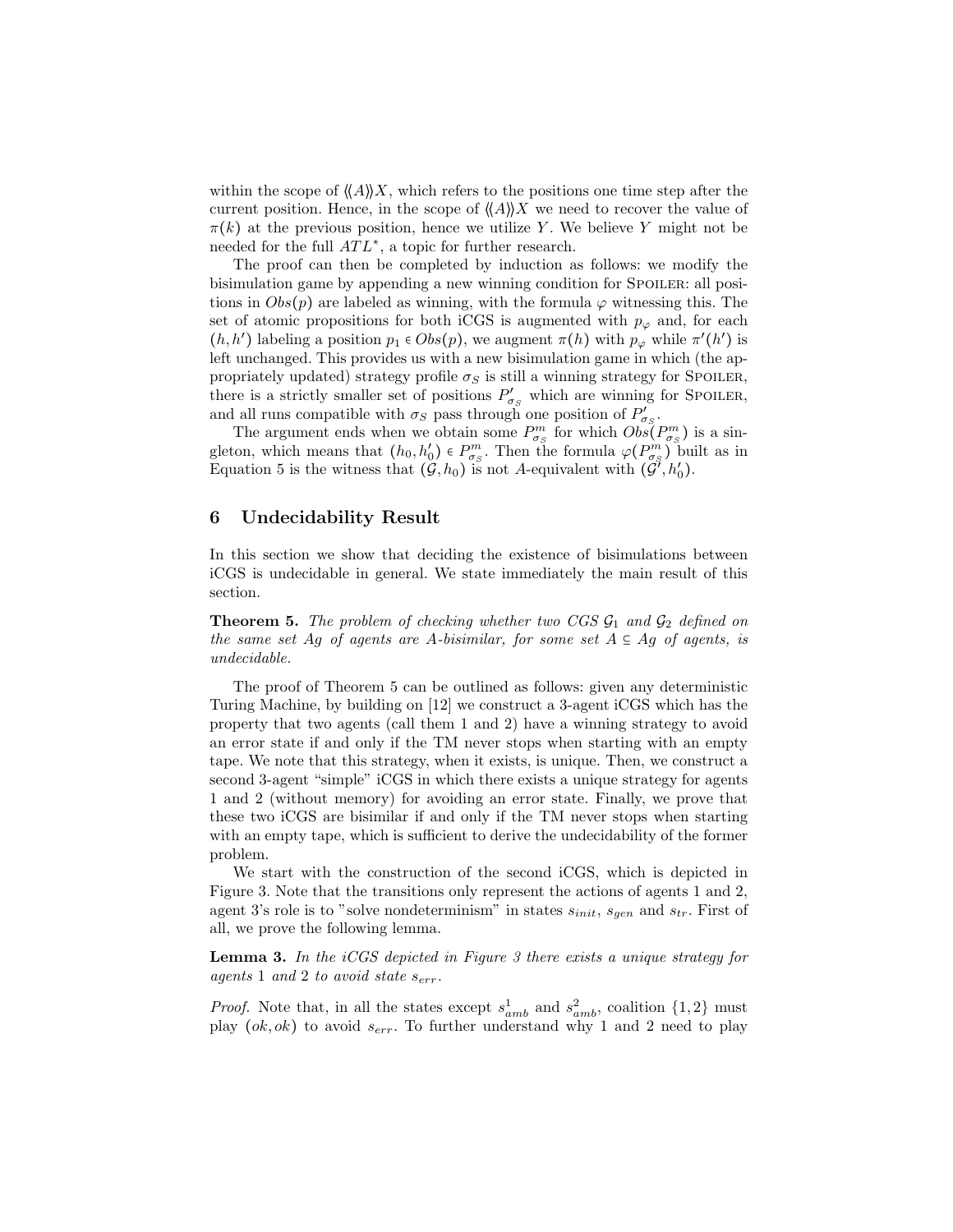the same action in the remaining two states, consider history  $h = s_{init} \xrightarrow{ok,ok}$  $s_{gen} \xrightarrow{ok,ok} s_{tr} \xrightarrow{ok,ok} s_{amb}^2$ . Note that if we have  $h \sim_1 h'$  (and  $h \neq h'$ ), then  $h' =$  $s_{init} \xrightarrow{ok,ok} s_{gen} \xrightarrow{ok,ok} s_a^1$  $\lim_{amb} \xrightarrow{a_1, a_2} s_{namb}^1$ . So, for any joint strategy  $\sigma = (\sigma_1, \sigma_2)$ for 1 and 2, ensuring  $s_{err} \notin succ(h', \sigma_1(h'))$  requires that  $\sigma_1(h') = ok$ , which also implies that  $\sigma_1(h) = \alpha k$  by 1-uniformity of  $\sigma$ . A similar argument shows that  $h \sim_2 h''$  (and  $h \neq h''$ ) implies that  $h'' = s_{init} \xrightarrow{ok,ok} s_{gen} \xrightarrow{ok,ok} s_{tr} \xrightarrow{ok,ok} s_{gen}$ , and since the only way to ensure  $s_{err} \notin succ(h'', \sigma_2(h''))$  is by choosing  $\sigma_2(h'') = ok$ , we must also have  $\sigma_2(h) = ok$ .



**Fig. 3.** The iCGS  $\mathcal{G}_S$ , where  $* = \neg ok, ok \mid ok, \neg ok \mid \neg ok, \neg ok \mid ak, \neg ok \mid \# = \neg ok, ok \mid ok, \neg ok \mid$  $\neg ok, \neg ok \mid ok, ok.$  The indistinguishability relation for player 1 has three classes:  $s_{gen}$ ,  $s_{err}$ , and  $s_{set}$ , where  $s_{set} = S \setminus \{s_{gen}, s_{err}\}$ . The indistinguishability relation for player 2 has three classes:  $s_{tr}$ ,  $s_{err}$ , and  $s'_{set}$ , where  $s'_{set} = S \setminus \{s_{tr}, s_{err}\}.$ 

By generalizing these observations, a strategy that avoids the error state for all outcomes can only be constructed if in every history h ending in  $s_{amb}^1$  the joint action is  $(ok, ok)$ . This is because:

- 1. if  $h \sim_1 h'$  and  $last(h') = s_{namb}^2$ , then in  $s_{namb}^2$  the only "good" transition for agent 1 is ok, and
- 2. if  $h \sim_2 h''$  and  $last(h'') \in \{s_{gen}, s_{namb}^1\}$ , then in both these states the only "good" transition for agent 2 is ok too.

A similar remark holds for histories ending in the other "ambiguous" state,  $s_{amb}^2$ . So there is only one joint uniform strategy for  $\{1,2\}$  that avoids  $s_{err}$ , which is choosing (ok, ok) at every history.

We now turn to the construction of the first iCGS, which is adapted from [12]. We give the construction for a simple deterministic  $TM \, M = \langle \mathcal{Q}, \Gamma, \delta \rangle$  with states  $Q = \{q_0, q_1, q_2\}$  and tape symbols  $\Gamma = \{B, a\}$ , whose transition function  $\delta$ is in Table 1.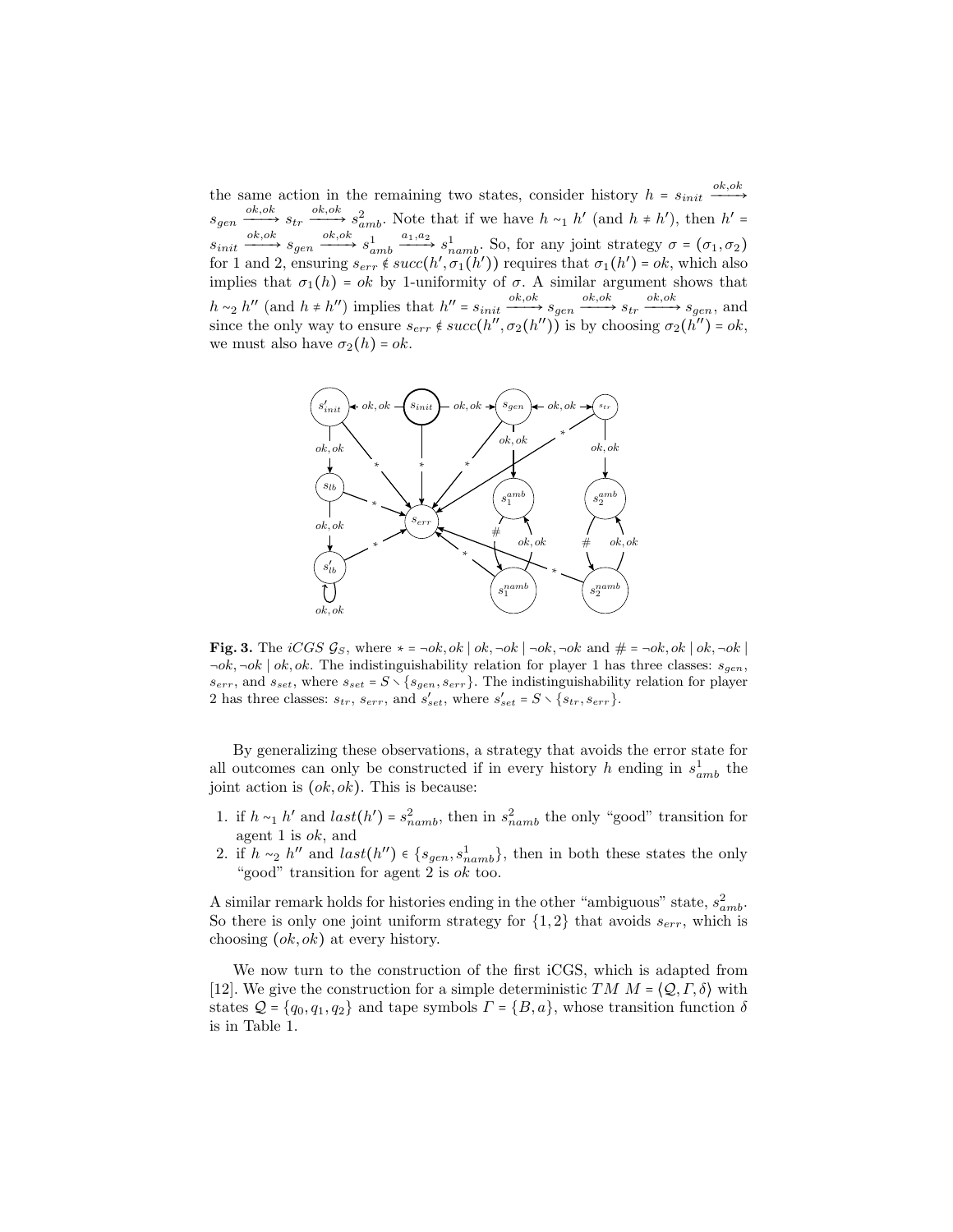|  | $ q_0  (q_1, a, R) (q_1, B, R)$               |                               |  |
|--|-----------------------------------------------|-------------------------------|--|
|  |                                               | $(q_2, a, R)   (q_0, B, L)  $ |  |
|  | $q_2 (q_0,B,L) (q_2,a,R) $                    |                               |  |
|  | <b>Table 1.</b> Transitions of the $TM$ $M$ . |                               |  |

The purpose of this construction is that the given TM never halts on an empty tape if and only if coalition  $\{1, 2\}$  has a strategy which simulates the run of the TM on the levels of the tree of runs compatible with the strategy. The simulation of the Turing machine, depicted in Fig. 5, satisfies the following properties:



**Fig. 4.** The *iCGS*  $\mathcal{G}_M$ , where  $* = i, q_0 \mid (q_1, q_0, L), i \mid (q_2, q_0, L), i, \# = i, (q_1, q_2, R) \mid (q_1, q_1, L)$  $i, (q_2, q_2, R)$ , + represents all the possible combination of actions less the tuples already displayed, and any represents all the possible combinations of actions. Note that, all the missing transitions go to the error state. The indistinguishability relation for player 1 has three classes:  $s_{gen}$ ,  $s_{err}$ , and  $s_{set}$ , where  $s_{set} = S \setminus \{s_{gen}, s_{err}\}$ . The indistinguishability relation for player 2 has three classes:  $s_{tr}$ ,  $s_{err}$ , and  $s'_{set}$ , where  $s'_{set} = S \setminus \{s_{tr}, s_{err}\}.$ 

- 1. Every run  $\rho$  starting with  $s_{init}(\stackrel{i.i}{\longrightarrow} s_{gen} \stackrel{i.i}{\longrightarrow} s_{tr})^n \stackrel{i.i}{\longrightarrow} s_{gen} \stackrel{i.i}{\longrightarrow} s_B$ , simulates the evolution of the contents of the  $n$ -th cell on the tape. We call such runs as  $(1, n)$ -runs and denote them  $\rho^{(1,n)}$ . Formally, for each  $k \geq n$ , depending on the k-th configuration of the TM:
	- (a) If the R/W head points to cell n that holds symbol x, the TM is in state q, and the transition table gives  $\delta(q, x) = (r, y, R)$  (i.e. an R-move of the head), then

$$
\rho^{(1,n)}[2k+2, 2k+4] = s_{q,x} \xrightarrow{(q,r,R),i} s_y^0 \xrightarrow{i,i} s_y^1
$$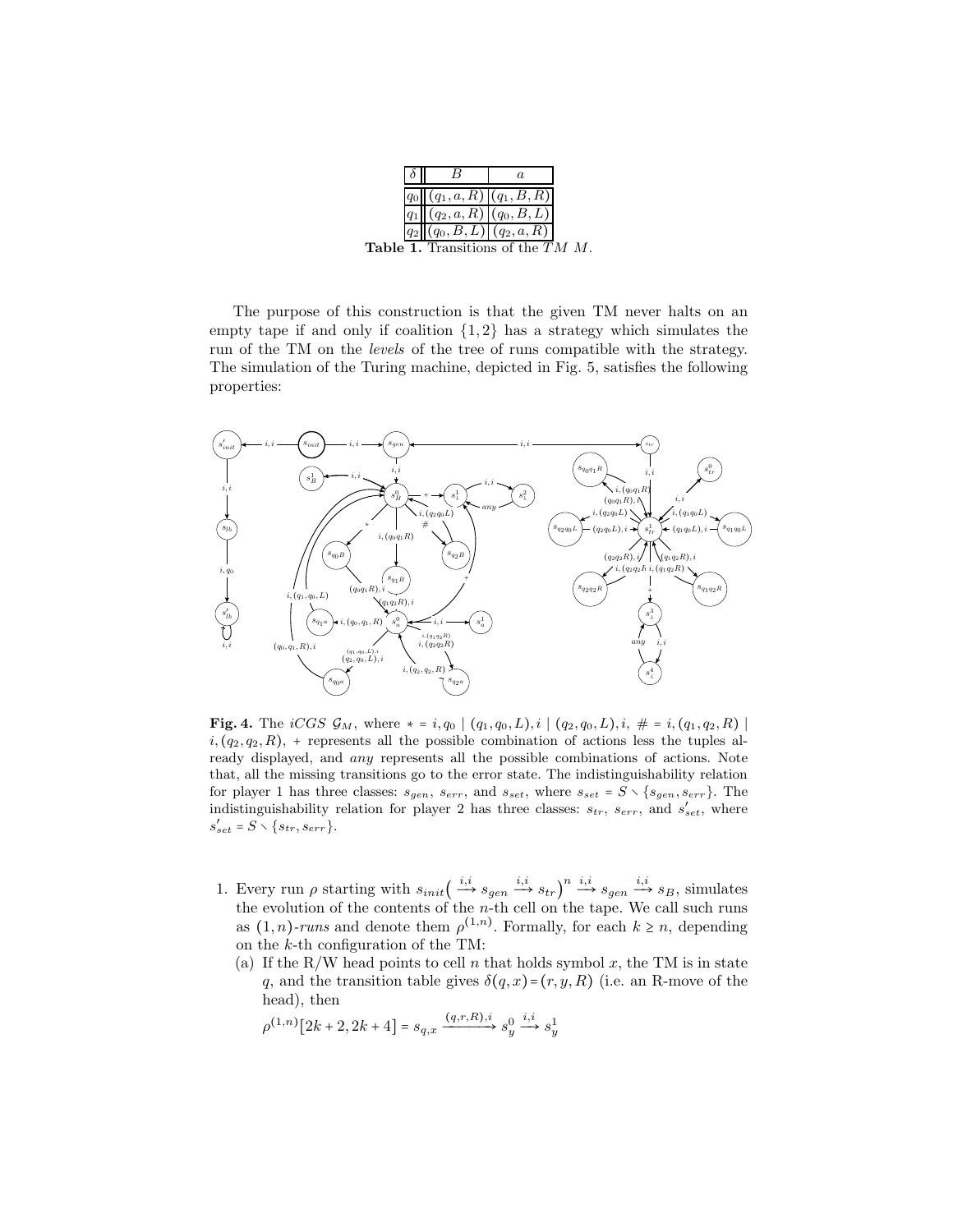$\rho^{(1,n+1)}[2k+2, 2k+4] = s_z^1$  $\stackrel{i,i}{\longrightarrow} s_z^0$  $\xrightarrow{i,(q,r,R)} s_{r,z}$ , for some  $z \in \Gamma$  representing the contents of tape cell  $(n+1)$  in configuration k.

(b) On the other hand, if the transition table gives  $\delta(q, x)$ 

$$
= (r, y, L)
$$
 (i.e. an L-move of the head), then  
\n
$$
\rho^{(1,n)}[2k+2, 2k+4] = s_{q,x} \xrightarrow{i,(q,r,L)} s_y^0 \xrightarrow{i,i} s_y^1
$$
\n
$$
\rho^{(1,n-1)}[2k+2, 2k+4] = s_z^1 \xrightarrow{i,i} s_z^0 \xrightarrow{(q,r,L),i} s_{r,z},
$$
 for some  $z \in \Gamma$ .

(c) Otherwise (i.e., the R/W head is not pointing cells  $n-1$  to  $n+1$ ),  $\rho^{(1,n)}[2k, 2k+2] = s_z^1$  $\stackrel{i,i}{\longrightarrow} s_2^0$  $\xrightarrow{i,i} s^1$  where z is the contents of cell n in configuration k.

Note that two steps are needed along each run to encode the transition of the R/W head from cell n to cell  $(n+1)$  for an R-move, or to cell  $(n-1)$  for a L-move.

- 2. Every run  $\rho$  starting with  $s_{init}(\rightarrow s_{gen} \rightarrow s_{tr})^n \rightarrow s_{tr}^i$ , simulates a move of the R/W head between the  $(n-1)$ -th and the *n*-th cell, (which we call in the sequel the *n*-th frontier), for  $n \geq 1$ . We call such runs as  $(2, n)$ -runs and denote them  $\rho^{(2,n)}$ . Formally, for every  $k \geq n$ , depending on the transition between the  $k$ -th and the  $(k + 1)$ -th configuration of the TM:
	- (a) If the R/W head moves from the n-th cell to the  $(n-1)$ -th by executing  $\delta(q, x) = (r, y, L)$ , then

$$
\rho^{(2,n)}[2k+3, 2k+5] = s_{tr}^1 \xrightarrow{i, (q,r,L)} s_{q,r,L} \xrightarrow{(q,r,L), i} s_{tr}^1.
$$

- (b) If the R/W head moves from the  $(n-1)$ -th cell to the *n*-th by executing transition  $\delta(q, x) = (r, y, R)$ , then  $\rho^{(2,n)}[2k+3, 2k+5] = s_{tr}^1$  $\xrightarrow{(q,r,R),i}$  $s_{q,r,R} \xrightarrow{i,(q,r,R)} s_{tr}^1$ .
- (c) Otherwise,  $\rho^{(2,n)}[2k+3, 2k+5] = s_{tr}^1$  $\stackrel{i,i}{\longrightarrow} s^0_{tr}$  $\stackrel{i,i}{\longrightarrow} s_{tr}^1$ .

Finally, run  $\rho_0 = s_{init} \xrightarrow{i,i} s'_{init}$  $\stackrel{i,i}{\longrightarrow} s_{lb} \stackrel{i,(q_0)}{\longrightarrow} s'_{lb} \left( \stackrel{i,i}{\longrightarrow} s'_{lb} \right)^{\omega}$  simulates the "left bound" of the tape and the start of the TM with the R/W head on the initial state q<sub>0</sub>. Let GR denote the set  $\{\rho_0\} \cup \{\rho^{(1,n)}, \rho^{(2,n)} \mid n \in \mathbb{N}\}\$  of "good" runs, and  $\sigma^{win}$  the unique strategy for agents 1 and 2 that simulates the infinite run of the TM, when it exists.

In what follows, we group states of  $\mathcal{G}_M$  in five sets:

1.  $S_{namb}^0 = \{s_{init}, s'_{init}, s_{lb}, s'_{lb}\}.$ 2.  $S_{namb}^{1} = \{s_{q,z} | q \in \mathcal{Q} \text{ and } z \in \Gamma\} \cup \{s_1^1, s_2^1, s_a^1\}.$ 3.  $S_{amb}^{1} = \{s_a^0, s_B^0, s_\perp^2\}.$ 4.  $S_{namb}^2 = \{s_{tr}^1, s_{\perp}^3\}.$ 5.  $S_{amb}^{2} = \{s_{q,r,x} | q, r \in Q, x \in \{R, L\} \} \cup \{s_1^4, s_{tr}^0\}.$ 

We also call states in  $S_{amb} = S_{amb}^1 \cup S_{amb}^2$  as "ambiguous" and in  $S_{namb} = S \setminus S_{amb}$ "nonambiguous". Note that, in each nonambiguous state, all outgoing transitions which avoir  $s_{err}$  are labeled with a unique tuple of actions, while all ambiguous states do not have transitions leading to  $s_{err}$ .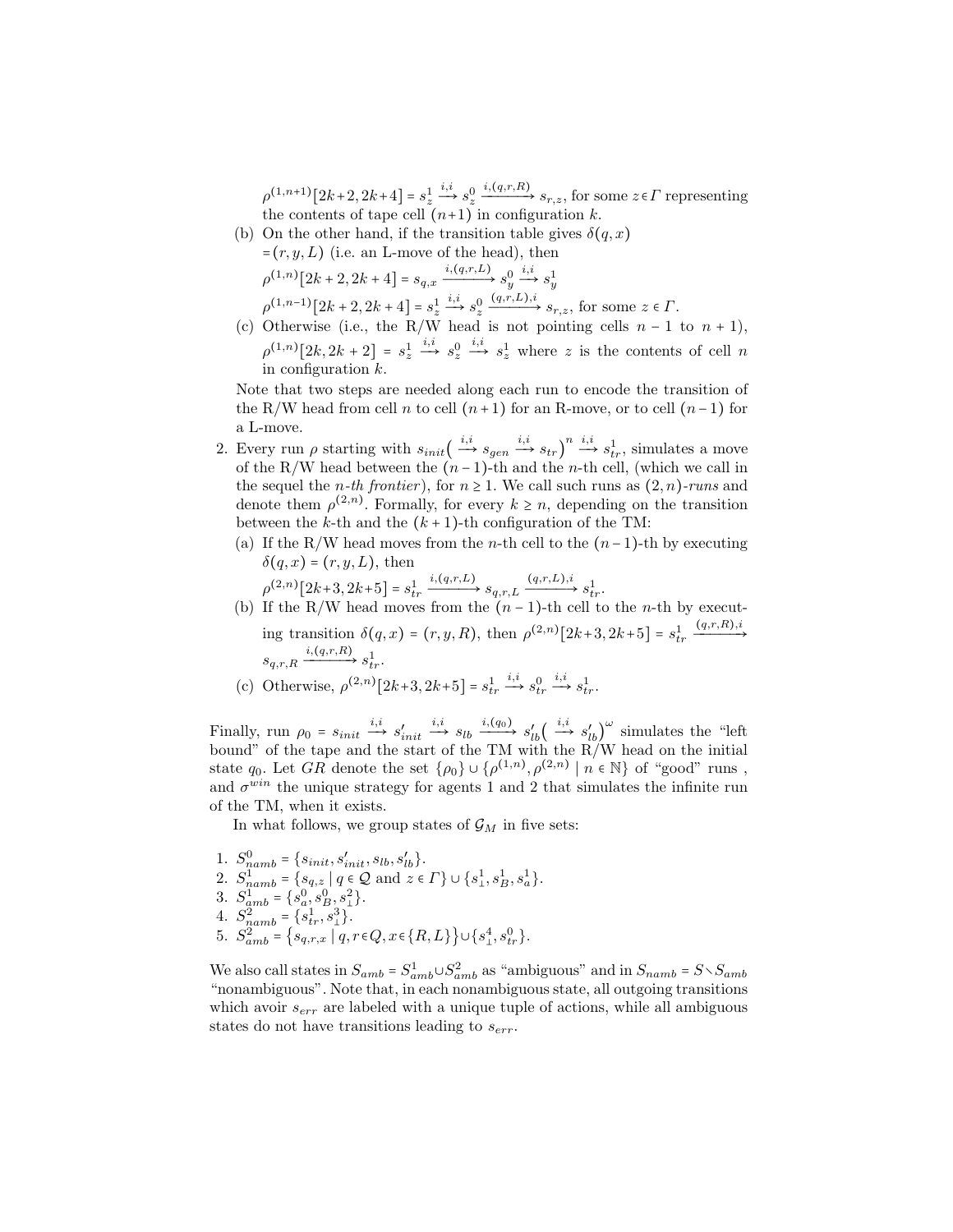

Fig. 5. Simulating three computation steps of the Turing machine in Table 1.

Before defining the actual bisimulation between  $\mathcal{G}_M$  and  $\mathcal{G}_S$ , note that runs that "deviate" from runs in GR (and therefore associated with a "wrong" strategy that cannot avoid  $s_{err}$ ) contain either a transition from a nonambiguous state to  $s_{err}$ , or a transition from an ambiguous state which is not consistent with the TM computation, as explain below.

The line of reasoning guaranteeing that every strategy  $\sigma$  consistent with a run which "deviates" from a run in  $GR$  will not be able to avoid  $s_{err}$  is similar to the proof of Lemma 3 above. Assume that there exists a single partial strategy, defined on  $Hist^{\leq i}(\mathcal{G}_M)$ , which avoids  $s_{err}$  and all histories compatible with this strategy are prefixes of length  $\leq n$  of runs in GR. Note first that each such history ending in states in  $S_{namb}$  can only be completed with a transition that simulates correctly the unique run up to level  $i+1$ .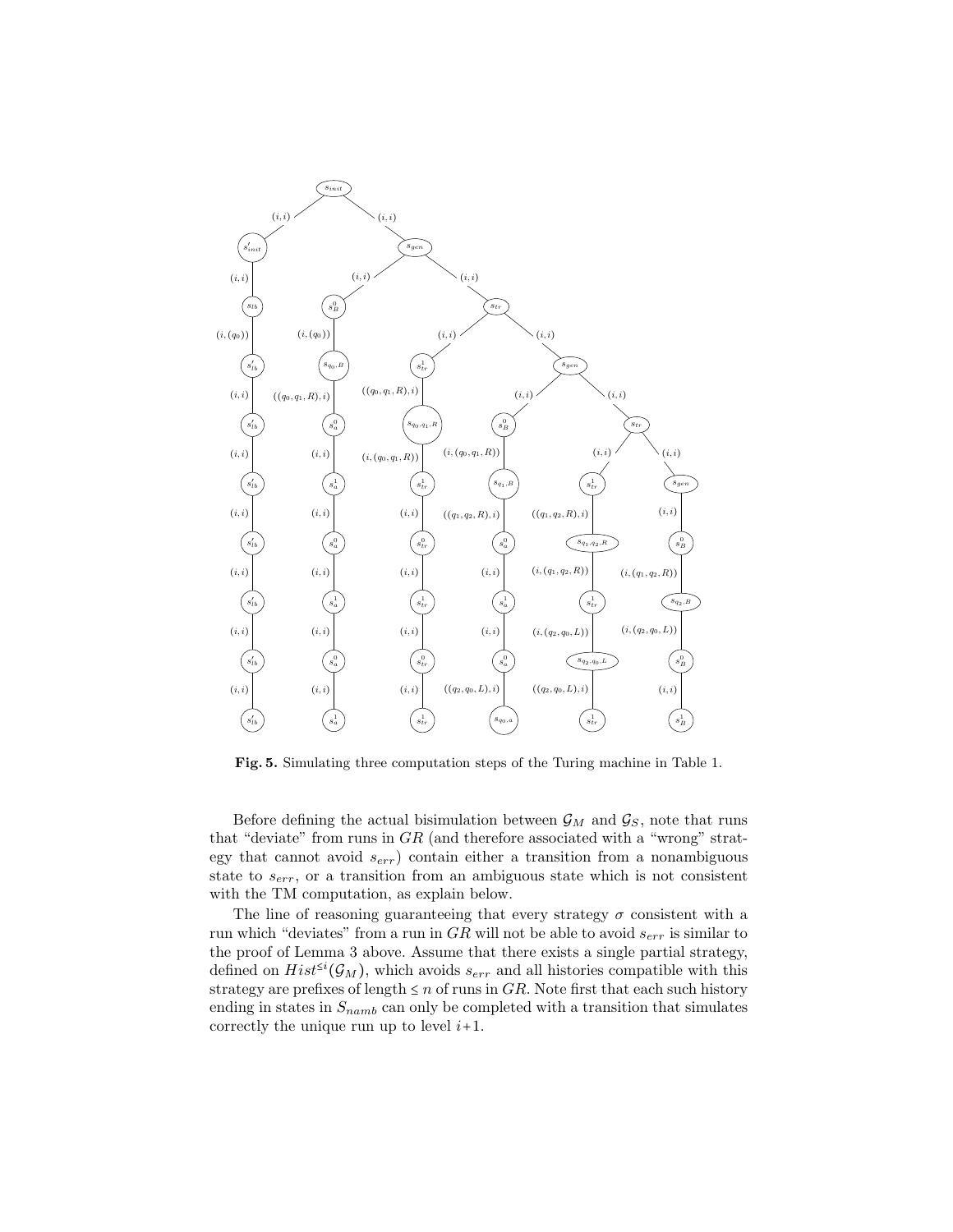To see what happens with the other type of histories, consider some history  $h = \rho^{(1,n)} \leq i \, \frac{a_1, a_2}{a_1, a_2}$  s with  $h[i] \notin S_{namb}$ . Note then that if  $h \sim_1 h'$  then  $h' \leq$  $i] \leq \rho^{(2,n)}$  and  $h'[i] \in S_{namb}$  is a nonambiguous state. Therefore, there exists a unique  $h'[i] \xrightarrow{a_1,b_2} s'$ , and, moreover, this transition has to correctly simulate the n-th frontier at level  $i + 1$ . It then follows that  $a_1$  is the "good" decision agent 1 has to make to correctly simulate the TM run on  $h$ . A similar argument holds for  $h'' \sim_2 h$  by noting that  $h''[\leq i] \leq \rho^{(2,n-1)}$ . Also similar arguments hold if we start with  $h \leq \rho^{(2,n)}$ .

Finally, the bisimulation relation between  $\mathcal{G}_M$  and  $\mathcal{G}_S$  is guided by the intuition that histories ending in nonambiguous states  $S_{namb}^1$  resp.  $S_{namb}^2$ , "behave similarly" with histories ending in  $s_{namb}^1$ , resp.  $s_{namb}^2$ , while histories ending in ambiguous states  $S_{amb}^1$ , resp.  $S_{namb}^2$  behave similarly with histories ending in  $s_{amb}^1$ , resp.  $s_{amb}^2$ .

Specifically, for every  $h \in Hist(\mathcal{G}_M)$  with  $h \lt \rho^{(1,n)}$  and  $h \not \le \rho^{(2,n)}$ , we set  $h \Longleftrightarrow_{1,2} \chi$  for  $\chi$  defined as follows:

- 1.  $\chi[i] = h[i]$  if  $h[i] \in S_{namb}^0 \cup \{s_{err}\}.$
- 2.  $\chi[i] = s_{amb}^1$  if  $h[i] \in S_{amp}^1$ .
- 3.  $\chi[i] = s_{namb}^{umo}$  if  $h[i] \in S_{namb}^{1}$ .
- 4. For  $y \in \{1,2\}$ ,  $act_y(\chi, i) = ok$  if and only if  $act_y(h, i)$  is the "correct" action executed by agent  $y$  for simulating the contents of the *n*-th cell at level  $i$ along  $\rho^{(1,n)}$ .

Similarly, for every  $h \in Hist(\mathcal{G}_M)$  with  $h \lt \rho^{(2,n)}$  and  $h \not \le \rho^{(1,n+1)}$ , we set  $h \Longleftrightarrow_{1,2} \chi$  for  $\chi$  defined as follows:

- 1.  $\chi[i] = s_{amb}^2$  if  $h[i] \in S_{amb}^2$ .
- 2.  $\chi[i] = s_{namb}^{2^{mno}}$  if  $h[i] \in S_{namb}^{2^{mno}}$ .
- 3. For  $y \in \{1,2\}$ ,  $act_y(\chi, i) = ok$  if and only if  $act_y(h, i)$  is the "correct" action executed by agent y for simulating the n-th frontier at level i along  $\rho^{(2,n)}$ .

Note that  $\Longleftrightarrow$ <sub>1.2</sub> is in fact functional.

The strategy simulator ST can be constructed using the functional relation  $\iff$ <sub>1,2</sub> as follows: for any joint strategy  $\sigma$  and any history  $h \in Hist(\mathcal{G}_M)$ compatible with  $\sigma$ , take the unique  $\chi_h \in Hist(\mathcal{G}_S)$  with  $h \Leftrightarrow_{1,2} \chi_h$  and define the partial strategy  $\tau_{\sigma}$  with  $\tau^{\sigma}(\chi_h[\langle \chi_h | \cdot \rangle = act(\chi_h, |\langle \chi_h | \cdot \rangle)$ . Then note that, whenever we have two different joint strategies  $\sigma^1$  and  $\sigma^2$  which share some compatible histories, then for any  $h$  compatible with both we have that  $\tau^{\sigma^1}(\chi_h[\langle \chi_h | \cdot \chi_h | \cdot \chi_h | \cdot \chi_h |])$ . This means that the following definition correctly constructs a strategy simulator: for each  $h \in Hist(\mathcal{G}_M)$ , each partial strategy  $\overline{\sigma} \in PStr(C_A(h)), h' \in C_A(h)$  and for each joint strategy  $\sigma$  with  $\sigma \bigg|_{C_A(h)} = \overline{\sigma}$ ,

$$
ST(\overline{\sigma})(h) = \tau^{\sigma}(\chi_h[\langle \chi_h |])
$$

because, as noted above, different  $\tau^{\sigma}$  agree on the same  $\chi_h$ , so the choice of  $\sigma$  is not important as long as it is compatible with  $h$ .

The inverse strategy simulator can be chosen as any inverse function of  $ST$ , i.e. any function  $ST'$  with  $ST \circ ST'$  being the identity function.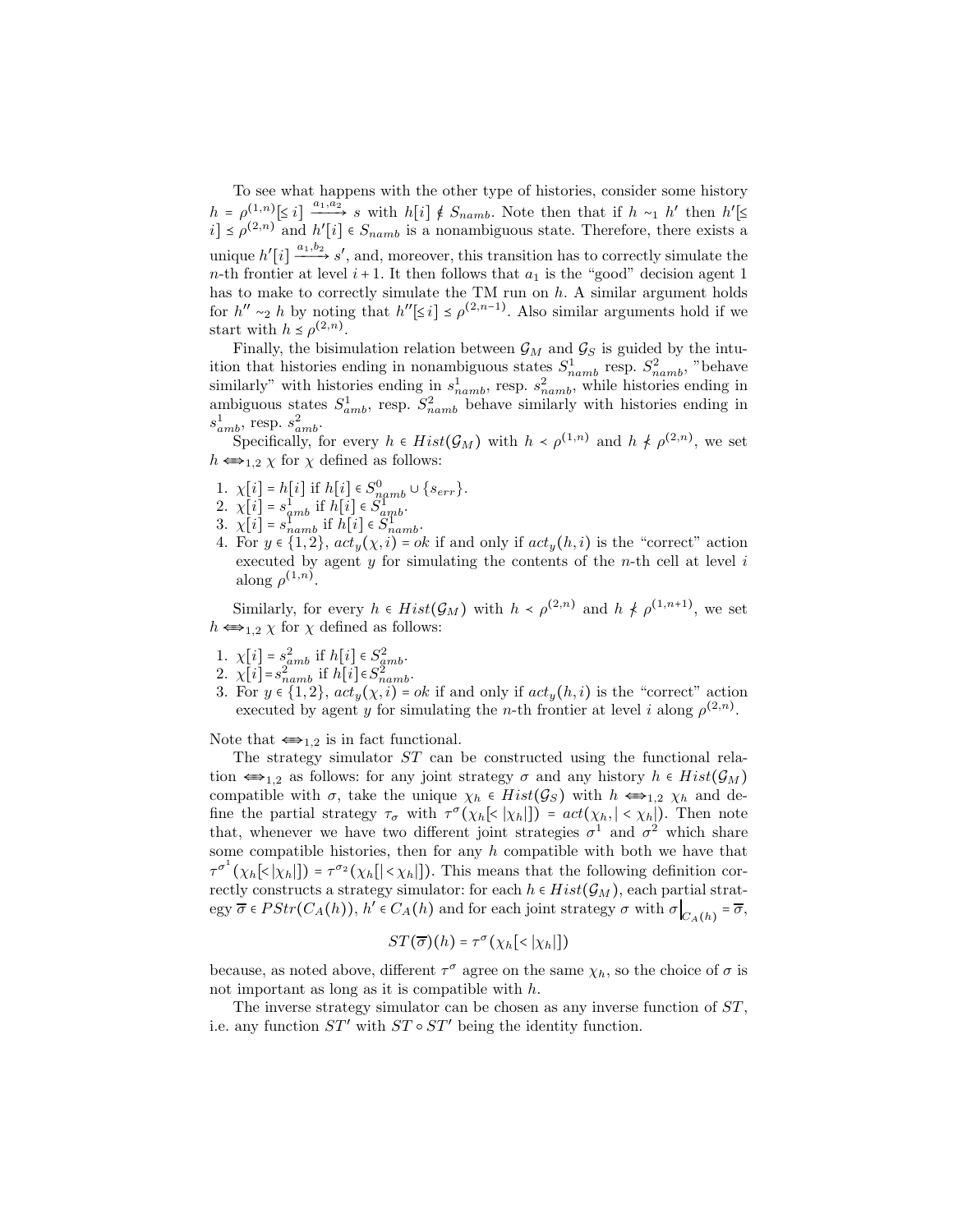Hence  $\Longleftrightarrow_{1,2}$  is indeed an  $\{1,2\}$ -bisimulation with ST and ST' strategy simulators, if and only if  $M$  never stops when starting with an empty tape, which ends the proof of the undecidability theorem.

# 7 Conclusions and Future Work

In this paper we advanced the state of the art in the model theory of logics for strategic reasoning in multi-agent systems. Specifically, in Sec. 2 we considered the common knowledge interpretation of the Alternating-time Temporal Logic ATL under the assumption of imperfect information (and perfect recall), which has so far received little attention in the literature. For this context of imperfect information, we introduced a novel notion of alternating bisimulation in Sec. 3 and were able to prove the preservation of ATL formulas in bisimilar iCGS (Theorem 1). Further, in order to show that the common knowledge interpretation enjoys the Hennessy-Milner property, in Sec. 4 we introduced an imperfect information variant bisimulation games and showed that the DUPLICATOR coalition has a winning strategy if and only if there exists a bisimulation between the two given iCGS (Theorem 2). Finally, in Sec. 5 we proved the Gale-Stewart determinacy Theorem 4, which allows us to prove the Hennessy-Milner Theorem 3. We also provided counterexamples to the Hennessy-Milner property for the objective and subjective interpretation of ATL. To conclude, in Sec. 6 we showed that checking the existence of an alternating bisimulation between two iCGS is undecidable in general (Theorem 5).

We note that our Hennessy-Milner theorem utilizes the "yesterday" modality for technical reasons. As noted in the proof of Theorem 3, Formula 4 might be encoded with an ATL<sup>\*</sup> formula which does not utilize Y. The translation of this theorem to the full ATL<sup>∗</sup> is left for future research.

As another direction for future research, we plan to investigate under which conditions our Gale-Stewart-type theorem can be generalized to a full determinacy theorem for multi-agent games.

## References

- 1. T. Ågotnes, V. Goranko, and W. Jamroga. Alternating-time temporal logics with irrevocable strategies. In Proceedings of TARK XI, pages 15–24, 2007.
- 2. T. Ågotnes, V. Goranko, W. Jamroga, and M. Wooldridge. Knowledge and ability. In Handbook of Logics for Knowledge and Belief. College Publications, 2015.
- 3. R. Alur, T. A. Henzinger, and O. Kupferman. Alternating-time temporal logic. Journal of the ACM, 49(5):672–713, 2002.
- 4. R. Alur, T. A. Henzinger, O. Kupferman, and M. Y. Vardi. Alternating refinement relations. In In Proceedings of the Ninth International Conference on Concurrency Theory (CONCUR'98), volume 1466 of LNCS, pages 163–178. Springer-Verlag, 1998.
- 5. F. Belardinelli, R. Condurache, C. Dima, W. Jamroga, and A. V. Jones. Bisimulations for verifying strategic abilities with an application to threeballot. In Proc. of the 16th International Conference on Autonomous Agents and Multiagent Systems (AAMAS17), 2017.